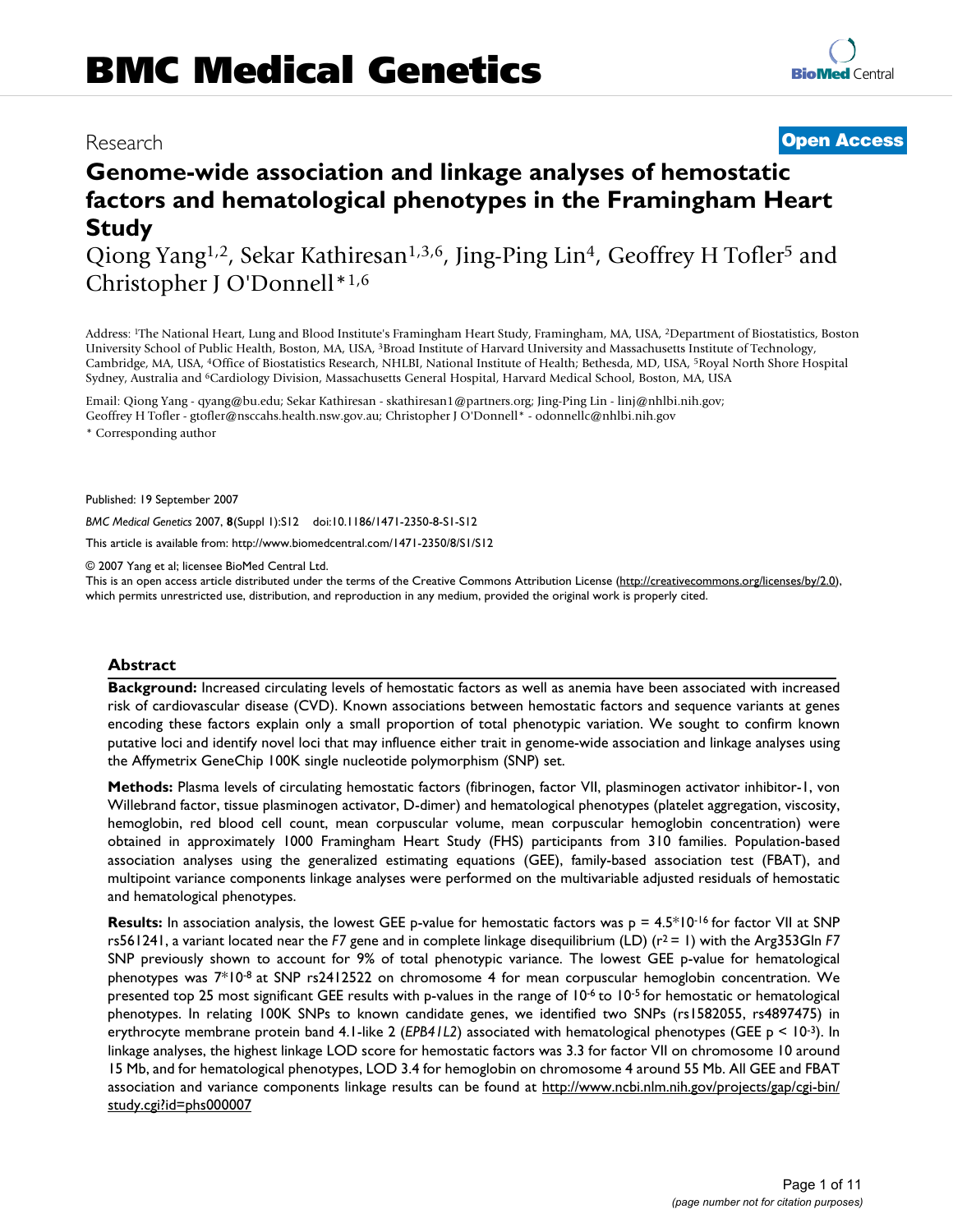**Conclusion:** Using genome-wide association methodology, we have successfully identified a SNP in complete LD with a sequence variant previously shown to be strongly associated with factor VII, providing proof of principle for this approach. Further study of additional strongly associated SNPs and linked regions may identify novel variants that influence the inter-individual variability in hemostatic factors and hematological phenotypes.

# **Background**

The relationship of hemostasis and thrombosis with atherothrombotic cardiovascular disease has been extensively studied in the past decades. Elevated circulating levels of hemostatic factors, such as fibrinogen [1-3], plasminogen activator inhibitor (PAI-1) [4,5], von Willebrand factor (vWF) [6], tissue plasminogen activator (tPA) [4,5,7], factor VII (FVII) [8], and D-dimer [9,10] are linked to the development of atherothrombosis and are risk markers for coronary heart disease (CHD), stroke and other cardiovascular disease (CVD) events.

In addition to coagulation proteins, the cellular and rheological components of circulating blood have been implicated in CHD, stroke and peripheral arterial disease, including hematological phenotypes such as hematocrit (HCT), hemoglobin (Hgb), red blood cell count (RBCC) and size, mean corpuscular volume (MCV) and mean corpuscular hemoglobin (MCH) [11,12], as well as measures of platelet aggregation (induced by adenosine 5'-diphosphate (ADP), epinephrine (Epi) and collagen respectively) [12,13], and viscosity [14,15].

*Cis*-acting sequence variants in the following genes – fibrinogen-β (*FGB*), fibrinogen-α (*FGA*), fibrinogen-γ (*FGG*), FVII (*F7*), and PAI-1 (*SERPINE1*) – have been associated with corresponding levels of circulating hemostatic factor. By comprehensively characterizing common genetic variation at each of these loci, we have recently clarified that *cis*-acting variants, in sum, explain a modest proportion of phenotypic variation, ranging from 1% – 10% [16,17]. For hematological variables such as hematocrit and hemoglobin, sequence variation in the major hemoglobin genes is well described to be associated with anemias, such as beta- and alpha-thalassemia, and sickle cell anemia [18-20].

Systematic searches for novel genes beyond the known genetic determinants influencing these phenotypes have been carried out using genome-wide linkage analyses with microsatellite markers: Chromosome regions that may harbor novel loci influencing fibrinogen, PAI-1 [21,22], hematocrit, Hgb, RBCC, MCV and MCH [23,24], have been identified. However, linkage scans with microsatellite markers generally had low power to detect loci with small effects, and lacked precision in localizing the loci; thus, few novel loci have been identified.

The recent completion of a genome-wide scan using the Affymetrix GeneChip Human Mapping 100K single nucleotide polymorphism (SNP) set on participants in the Framingham Heart Study offered the opportunity to conduct a genome-wide association study (GWAS) and linkage scan for variants that influence hemostatic factors and hematological phenotypes.

# **Methods**

# *Study participants and genotyping methods*

The Framingham Heart Study design and the genotyping of the Affymetrix GeneChip Human Mapping 100K SNP set on Framingham Heart Study participants are detailed in the overview of this project [25]. To avoid potential bias due to genotyping artifacts, we limited the association analyses to 70987 SNPs on autosomes with minor allele frequency (MAF)  $\geq$  10%, genotyping call rate  $\geq$  80%, and Hardy-Weinberg equilibrium test p-value  $\geq 0.001$ .

# *Measurements of hemostatic factors and hematological phenotypes*

Venous blood samples of Framingham Heart Study Offspring Cohort taken at the first and second examination cycles (1971–1975, and 1979–1983) were used to measure Hgb, RBCC, MCV and MCH, and samples taken at the fifth examination cycle (1991–1995) were used to measure all the hemostatic factors, platelet aggregation, Ddimer, and viscosity. Fibrinogen was additionally measured at the sixth (1995–1998) and seventh (1998–2001) examination cycles, and PAI-I antigen levels at the sixth exam. Details of the assessment of hemostatic factor levels have been described previously [17,26]. Plasma fibrinogen levels were measured using the Clauss method [27]. Plasma PAI-I antigen, tPA antigen, von Willebrand factor and FVII antigen were assessed using enzyme-linked immunosorbent assays.

The determination of hematological phenotypes has been detailed previously. Platelet aggregation was performed according to the method of Born [28]. The reagents used were epinephrine, ADP and collagen. The percent extent of aggregation in duplicate to epinephrine and ADP was determined in varying concentrations (0.01 to 15 mmol/ L). For each subject, the aggregation response (yes/no) was also tested to a fixed concentration of arachidonic acid (5 mg/mL). The collagen lag time was measured in response to 1.9 mmol/L collagen. Participants who were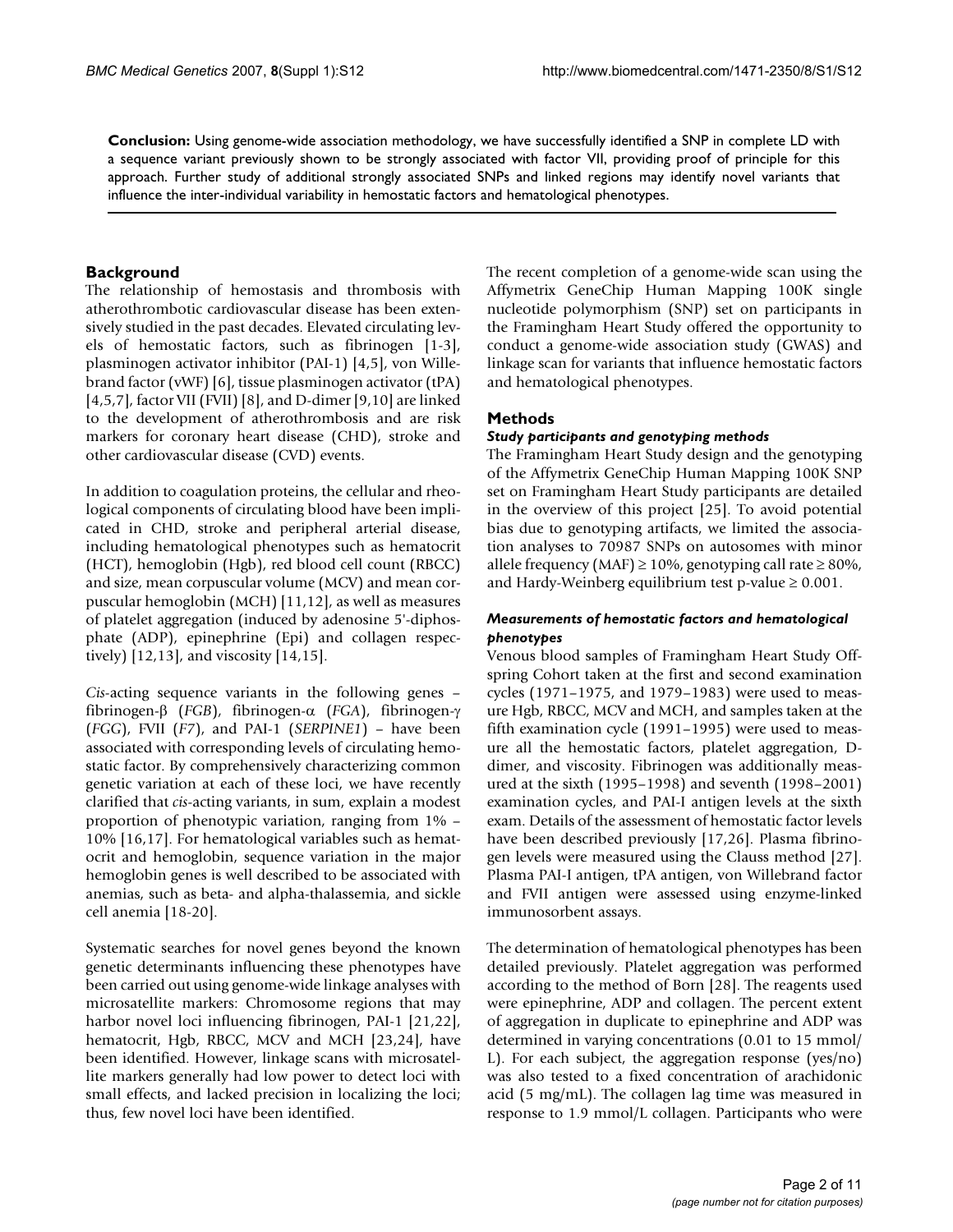| Phenotype                                   | Number of adjusted<br>phenotypes | <b>Offsrping cohort</b><br>exam cycles <sup>+</sup> | Sample size<br>(min-max) | <b>Covariates adjusted</b>                                                                                                                                                                                                                                                                                                                                                                    |  |  |  |  |
|---------------------------------------------|----------------------------------|-----------------------------------------------------|--------------------------|-----------------------------------------------------------------------------------------------------------------------------------------------------------------------------------------------------------------------------------------------------------------------------------------------------------------------------------------------------------------------------------------------|--|--|--|--|
| Hemostatic factors:                         |                                  |                                                     |                          |                                                                                                                                                                                                                                                                                                                                                                                               |  |  |  |  |
| fibrinogen                                  | 4                                | 5, 6, 7 and average                                 | 986-1073                 | age (and its squared and cubic terms), sex, body mass<br>index, prevalent cardiovascular disease, current cigarette<br>smoking, hypertension treatment, systolic blood<br>pressure, diastolic blood pressure, estrogen therapy<br>(women only), alcohol intake, triglycerides, diabetes,<br>total cholesterol, and the ratio of total cholesterol to<br>high-density lipoprotein cholesterol. |  |  |  |  |
| PAI-I                                       | 3                                | 5, 6 and average                                    | 788-1037                 |                                                                                                                                                                                                                                                                                                                                                                                               |  |  |  |  |
| tPA                                         |                                  |                                                     | 786                      |                                                                                                                                                                                                                                                                                                                                                                                               |  |  |  |  |
| vWF                                         |                                  | 5                                                   | 883                      |                                                                                                                                                                                                                                                                                                                                                                                               |  |  |  |  |
| <b>FVII</b>                                 |                                  | 5                                                   | 886                      |                                                                                                                                                                                                                                                                                                                                                                                               |  |  |  |  |
| D-dimer                                     |                                  | 5                                                   | 987                      |                                                                                                                                                                                                                                                                                                                                                                                               |  |  |  |  |
| Hematological and<br>rheological phenotypes |                                  |                                                     |                          |                                                                                                                                                                                                                                                                                                                                                                                               |  |  |  |  |
| platelet aggregation (ADP-<br>induced)      |                                  | 5                                                   | 724                      |                                                                                                                                                                                                                                                                                                                                                                                               |  |  |  |  |
| platelet aggregation (collagen-<br>induced) |                                  | 5                                                   | 702                      |                                                                                                                                                                                                                                                                                                                                                                                               |  |  |  |  |
| platelet aggregation (Epi-induced)          |                                  | 5                                                   | 719                      |                                                                                                                                                                                                                                                                                                                                                                                               |  |  |  |  |
| Viscosity                                   |                                  |                                                     | 832                      |                                                                                                                                                                                                                                                                                                                                                                                               |  |  |  |  |
| Hgb                                         | 3                                | I, 2, and average                                   | 903-1066                 | age, sex, height, weight, high-density lipoprotein<br>cholesterol, total serum protein, alcohol intake,<br>triglycerides, and current cigarette smoking                                                                                                                                                                                                                                       |  |  |  |  |
| <b>RBCC</b>                                 | 3                                | 1, 2, and average                                   | $903 - 1062$             |                                                                                                                                                                                                                                                                                                                                                                                               |  |  |  |  |
| <b>MCH</b>                                  | 3                                | I, 2, and average                                   | $903 - 1062$             |                                                                                                                                                                                                                                                                                                                                                                                               |  |  |  |  |
| Hematocrit*                                 | 3                                | I, 2, and average                                   | $903 - 1062$             |                                                                                                                                                                                                                                                                                                                                                                                               |  |  |  |  |
| <b>MCV</b>                                  | 3                                | I, 2, and average                                   | $903 - 1062$             |                                                                                                                                                                                                                                                                                                                                                                                               |  |  |  |  |
| WBC*                                        | 3                                | I, 2, and average                                   | $903 - 1062$             |                                                                                                                                                                                                                                                                                                                                                                                               |  |  |  |  |

**Table 1: Description of hemostatic factors, hematological phenotypes, and covariates adjustment**

\*Results for these two phenotypes are not reported in this manuscript. The complete results of all the phenotypes listed above can be found at [http://](http://www.ncbi.nlm.nih.gov/projects/gap/cgi-bin/study.cgi?id=phs000007) [www.ncbi.nlm.nih.gov/projects/gap/cgi-bin/study.cgi?id=phs000007](http://www.ncbi.nlm.nih.gov/projects/gap/cgi-bin/study.cgi?id=phs000007)

taking aspirin were excluded from the analyses for platelet aggregation phenotypes as well as PAI-1 and tPA.

HCT was measured by the Wintrobe method [29]. Blood was collected and spun at 5000 rpm for 20 minutes in a balanced oxalate tube. The percent of total blood volume that was due to red blood cells was determined visually against a calibrated scale. MCV is the average volume of an individual's red blood cells determined as the ratio of HCT to RBCC. MCH is the average amount of hemoglobin of an individual's red cell determined as the ratio of Hgb to RBCC.

#### *Statistical methods*

Standardized multivariable adjusted residuals of the hemostatic and hematological phenotypes were computed and used in all the linkage and association analyses. Covariates used in the adjustments were determined based upon what has been reported in the literature as potential risk factors for hemostatic factors or hematological phenotypes. Hardy-Weinberg equilibrium was examined using an exact chi-square test statistic [30]. Association between each SNP and each hemostatic or hematological phenotype was examined using a population based association method via generalized estimating equations (GEE) [31] and family-based association test (FBAT) [32], assuming an additive genetic model. Variance components linkage analyses were conducted using a subset of SNPs with pairwise  $r^2$  < 0.5. Details of both association and linkage methods are described in the overview of this project [25].

In secondary analyses, we combined the GEE association tests results across multiple phenotypes that may share the common pathway to reduce the type I error rates, and possibly detect SNPs of smaller effect sizes. We ranked SNPs by the number of GEE test p-values less than 0.01, and then by the geometric mean of the GEE test p-values. We also examined the β coefficient from the GEE regression that is the change in the phenotype in one standardized deviation unit with an increment of a copy of the alphabetically second allele (for example, allele G for a SNP with alleles A and G). This analysis was conducted for a phenotype assessed using multiple measurement methods such as the platelet aggregation with ADP-, collagen-, and Epi-induced platelet aggregation; or for a phenotype with serial measurements such as fibrinogen level measured at examination cycles 5, 6 and 7.

We attempted to identify association of 100K SNPs in or within 60 kilo base pairs (kbp) of selected candidate genes previously reported to be associated with hemostatic factors or hematological phenotypes. For hemostatic factors and platelet aggregation phenotypes, we included the fol-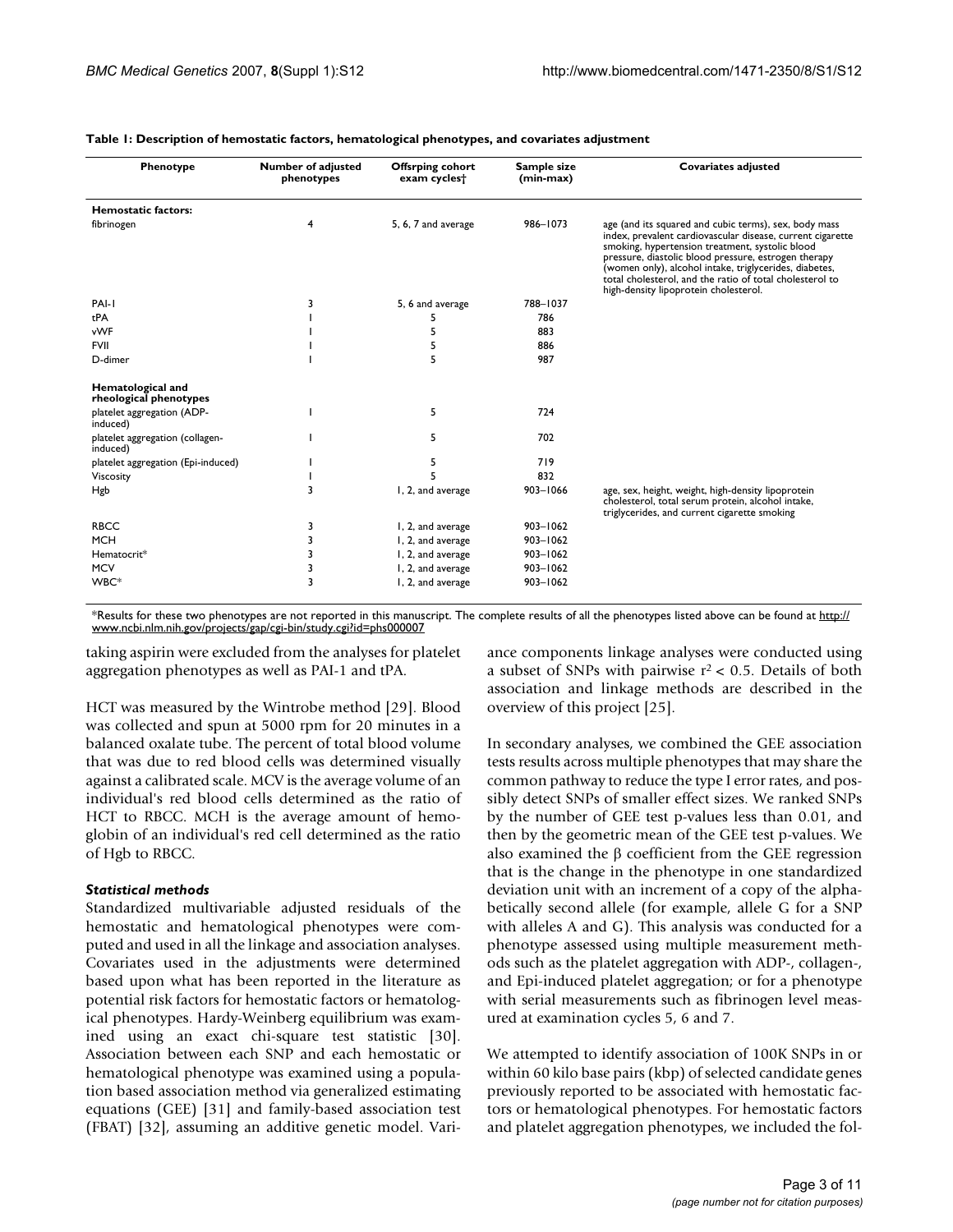| Phenotype*  | <b>SNP</b> | <b>MAF</b> | CHR          | <b>Physical Position (bp)t</b> | GEE p-val (Rank) <sup>††</sup> |                      | FBAT p-valttt Genes within 60 kb                                           |
|-------------|------------|------------|--------------|--------------------------------|--------------------------------|----------------------|----------------------------------------------------------------------------|
| Fibrinogen  | rs6683832  | 0.41       |              | 62,988,925                     | $5.6 \times 10^{-5}(4)$        | $3.4 \times 10^{-2}$ | APG4C                                                                      |
| Fibrinogen  | rs4861952  | 0.11       | 4            | 182,696,179                    | $3.5 \times 10^{-5}(24)$       | $8.2 \times 10^{-3}$ |                                                                            |
| Fibrinogen  | rs10506540 | 0.12       | 12           | 65,699,364                     | $2.2 \times 10^{-5}(16)$       | $3.3 \times 10^{-2}$ |                                                                            |
| Fibrinogen  | rs974673   | 0.15       | 4            | 33,550,265                     | $3.1 \times 10^{-5}(19)$       | $1.3 \times 10^{-3}$ |                                                                            |
| FVII        | rs966321   | 0.47       |              | 4,225,577                      | $7.6 \times 10^{-6}(6)$        | $4.5 \times 10^{-2}$ |                                                                            |
| <b>FVII</b> | rs1245072  | 0.17       |              | 69,827,777                     | $1.8 \times 10^{-5}(13)$       | $7.5 \times 10^{-3}$ | LRRC7                                                                      |
| <b>FVII</b> | rs2362932  | 0.24       |              | 242,240,325                    | $2.4 \times 10^{-5}(17)$       | $1.5 \times 10^{-2}$ | SMYD3                                                                      |
| <b>FVII</b> | rs10496112 | 0.30       | 2            | 64,535,384                     | $3.3 \times 10^{-5}(23)$       | $7.4 \times 10^{-3}$ | HSPC159                                                                    |
| <b>FVII</b> | rs1001254  | 0.13       | 3            | 7,909,333                      | $2.0 \times 10^{-5}(14)$       | $2.0 \times 10^{-2}$ |                                                                            |
| <b>FVII</b> | rs4591494  | 0.19       | 3            | 7.957.827                      | $9.2 \times 10^{-6}(7)$        | $1.2 \times 10^{-4}$ |                                                                            |
| <b>FVII</b> | rs10488360 | 0.30       | 7            | 4,184,450                      | $7.2 \times 10^{-6}(5)$        | $9.3 \times 10^{-3}$ |                                                                            |
| <b>FVII</b> | rs727435   | 0.13       | 9            | 80,809,022                     | $9.6 \times 10^{-6}$ (8)       | $2.8 \times 10^{-2}$ |                                                                            |
| <b>FVII</b> | rs7938734  | 0.31       | $\mathbf{H}$ | 49.834.857                     | $3.2 \times 10^{-5}(21)$       | $7.0 \times 10^{-2}$ |                                                                            |
| <b>FVII</b> | rs561241   | 0.12       | 3            | 112,808,035                    | $4.5 \times 10^{-16}$ (1)      | $3.4 \times 10^{-4}$ | MCF2L; ABI 16074; AK092739; AK123267;<br>AB002360; F7; CR603372; F10; PROZ |
| PAIL        | rs10490733 | 0.14       | 2            | 137,872,229                    | $3.2 \times 10^{-5}(22)$       | $2.4 \times 10^{-2}$ |                                                                            |
| PAIL        | rs4460176  | 0.29       | 5            | 109,524,859                    | $3.1 \times 10^{-6}$ (3)       | $7.6 \times 10^{-2}$ |                                                                            |
| tPA         | rs10493485 | 0.29       |              | 71.783.150                     | $1.6 \times 10^{-6}(2)$        | $1.1 \times 10^{-3}$ | <b>BC036771: NEGRI</b>                                                     |
| tPA         | rs10494076 | 0.32       |              | 108,050,369                    | $3.1 \times 10^{-5}(20)$       | $2.3 \times 10^{-2}$ | VAV3                                                                       |
| tPA         | rs2029637  | 0.25       | 3            | 113,404,510                    | $1.3 \times 10^{-5}(10)$       | $6.1 \times 10^{-2}$ | SLC9A10                                                                    |
| tPA         | rs953377   | 0.28       | 6            | 23,998,670                     | $1.5 \times 10^{-5}(11)$       | $3.4 \times 10^{-2}$ |                                                                            |
| vWF         | rs9295740  | 0.14       | 6            | 27,797,481                     | $2.8 \times 10^{-5} (18)$      | $5.7 \times 10^{-3}$ |                                                                            |
| vWF         | rs202906   | 0.12       | 6            | 28, 119, 631                   | $2.1 \times 10^{-5}(15)$       | $1.1 \times 10^{-1}$ | ZNF165                                                                     |
| vWF         | rs708356   | 0.35       | 12           | 128,998,794                    | $1.5 \times 10^{-5}(12)$       | $2.4 \times 10^{-2}$ | AK127723                                                                   |
| vWF         | rs1954971  | 0.38       | 18           | 26,633,241                     | $1.0 \times 10^{-5}(9)$        | $1.6 \times 10^{-2}$ |                                                                            |
| vWF         | rs7319671  | 0.30       | 3            | 36,923,224                     | $3.6 \times 10^{-5}(25)$       | $1.1 \times 10^{-2}$ |                                                                            |

**Table 2: The 25 SNPs with lowest GEE association test p-values with hemostatic factors measured at exam 5**

\* All the phenotypes reported here were multivariable adjusted residuals from the measurements obtained at exam cycle 5.

†Physical position is in base pair (bp) and based on the May 2004 human reference sequence (NCBI Build 35).

††P-value from GEE genotype association test and rank of the GEE p-values in ascending order.

†††P-value from family-based association test using the FBAT program.

lowing candidate genes in the search: *F7*, fibrinogen gene cluster (*FGB, FGA, FGG*), *SERPINE1*, plasminogen activator-tissue (*PLAT*), *vWF* and integrin beta 3 (*ITGB3*). For hematological phenotypes excluding platelet aggregation, we included erythropoietin receptor *(EPOR)*, erythropoietin *(EPO)*, erythrocyte membrane protein band 4.1-like 2 (*EPB41L2*), Kruppel-like factor 1(*KLF1*), heme binding protein 2 (*HEBP2*), the hemoglobin gene clusters on chromosome 11: hemoglobin-β chain complex *(HBB)*, hemoglobin-δ *(HBD)*, hemoglobin-γ A *(HBG1)*, hemoglobin-γ G *(HBG2)*, hemoglobin-ε 1 (*HBE1*), and the hemoglobin gene clusters on chromosome 16: hemoglobin-α 1 (*HBA1*), hemoglobin-α 2 (*HBA2*), hemoglobin-μ (*HBM*).

# **Results**

Table 1 displays the hemostatic and hematological phenotypes analyzed in this study, as well as the number of individuals, examination cycles, and covariates used in multivariable models. The sample size ranged from 702 to 1073. Traits measured at multiple examinations were analyzed using multivariable adjusted residuals from each examination measure, and also the average of all the multivariable adjusted residuals from individual examination cycles.

Among individuals who were included in the genotyping and had at least one hemostatic factor or platelet aggregation phenotype measured at examination cycle five, 52% were women, mean age was 52 years, and 6% had prevalent CVD. Among individuals who were included in the genotyping and had at least one hematological phenotype measured at examination cycle one or two, 52% were women, with a mean age over the two examinations of 36 years, and 2% had prevalent CVD.

# *Association between SNPs and hemostatic and hematological phenotypes*

We report the 25 SNPs with lowest GEE association test pvalues in Table 2 for hemostatic factors, and in Table 3 for hematological phenotypes. The lowest GEE p-value  $(4.5*10<sup>-16</sup>)$  for hemostatic factors was obtained from the test of association between circulating levels of FVII and rs561241; this SNP resides near the *F7* gene on chromosome 13 and is in complete linkage disequilibrium (LD)  $(r^2 = 1)$  with the Arg353Gln F7 SNP (rs6046) we previously reported to account for 9% of total phenotypic variance [16]. The lowest GEE p-value  $(6.9*10^{-8})$  for hematological phenotypes was obtained in the test of association between MCH and rs1397048 on chromosome 11 near the olfactory receptors, olfactory receptor, family 5, subfamily AP, member 2 (*OR5AP2*), olfactory receptor, family 5, subfamily AR, member 1 (*OR5AR1*), olfactory receptor, family 9, subfamily G, member 1(*OR9G1*) and olfactory receptor, family 9, subfamily G,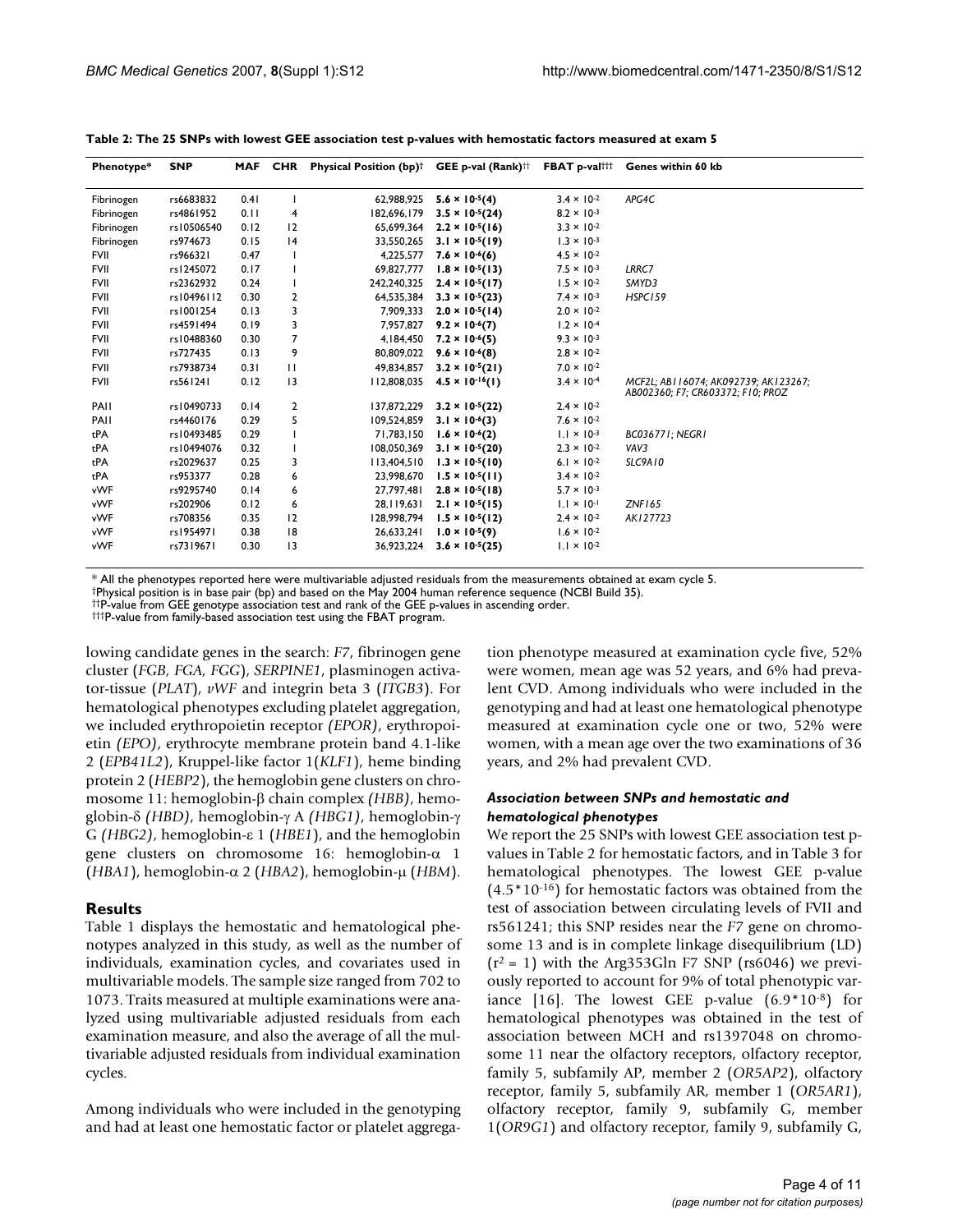| Phenotype*                              | <b>SNP</b>  | <b>MAF</b> | <b>CHR</b>     | <b>Physical Position (bp)</b> <sup>†</sup> | GEE Pval (Rank) <sup>††</sup>      | <b>FBAT Pvalttt</b>  | Genes within 60 Kb           |
|-----------------------------------------|-------------|------------|----------------|--------------------------------------------|------------------------------------|----------------------|------------------------------|
| Hgb                                     | rs4133289   | 0.19       |                | 156,267,010                                | $1.6 \times 10^{-7}(2)$            | $6.0 \times 10^{-4}$ | OR1011; OR1015               |
| Hgb                                     | rs1510107   | 0.41       | 2              | 53,071,788                                 | $1.0 \times 10^{-5}(17)$           | $2.2 \times 10^{-3}$ |                              |
| Hgb                                     | rs   160297 | 0.43       | 2              | 53,148,971                                 | $1.0 \times 10^{-6}(4)$            | $8.3 \times 10^{-4}$ |                              |
| Hgb                                     | rs2357013   | 0.45       | 2              | 53,177,780                                 | 6.1 $\times$ 10 <sup>-6</sup> (14) | $1.3 \times 10^{-3}$ |                              |
| Hgb                                     | rs7844723   | 0.45       | 8              | 122,977,684                                | $2.1 \times 10^{-6}(5)$            | $2.6 \times 10^{-3}$ |                              |
| <b>MCH</b>                              | rs1829883   | 0.41       | 5              | 98,809,002                                 | $5.8 \times 10^{-6} (11)$          | $1.4 \times 10^{-2}$ |                              |
| <b>MCH</b>                              | rs1200821   | 0.47       | 10             | 37,599,586                                 | $5.9 \times 10^{-6}$ (13)          | $1.0 \times 10^{-1}$ | ANKRD30A                     |
| <b>MCH</b>                              | rs1397048   | 0.40       | П              | 56,222,675                                 | $6.9 \times 10^{-8}(1)$            | $1.0 \times 10^{-2}$ | OR5AP2; OR5AR1; OR9G1; OR9G4 |
| platelet aggregation (ADP-induced)      | rs10493895  | 0.19       |                | 97,983,247                                 | $1.6 \times 10^{-5}(23)$           | $4.5 \times 10^{-2}$ | BC064027; DPYD               |
| platelet aggregation (ADP-induced)      | rs10484128  | 0.15       | 4              | 97,712,325                                 | $5.8 \times 10^{-6} (12)$          | $1.3 \times 10^{-3}$ |                              |
| platelet aggregation (collagen-induced) | rs848523    | 0.42       | $\overline{2}$ | 36,659,307                                 | $2.1 \times 10^{-5}(24)$           | $4.3 \times 10^{-1}$ | <b>CRIMI</b>                 |
| platelet aggregation (collagen-induced) | rs565229    | 0.10       | П              | 121,694,675                                | $3.7 \times 10^{-6}(6)$            | $2.6 \times 10^{-2}$ |                              |
| platelet aggregation (collagen-induced) | rs10506458  | 0.13       | 12             | 61,731,359                                 | $4.5 \times 10^{-6}(9)$            | $1.1 \times 10^{-4}$ |                              |
| platelet aggregation (Epi-induced)      | rs6811964   | 0.11       | $\overline{4}$ | 158,143,059                                | $1.3 \times 10^{-5}(20)$           | $5.5 \times 10^{-2}$ | <b>PDGFC</b>                 |
| platelet aggregation (Epi-induced)      | rs1958208   | 0.32       | 4              | 81,194,793                                 | $1.1 \times 10^{-5}(18)$           | $7.0 \times 10^{-1}$ |                              |
| platelet aggregation (Epi-induced)      | rs10502583  | 0.17       | 18             | 28,011,131                                 | $1.1 \times 10^{-5}(19)$           | $1.1 \times 10^{-2}$ | RNF138; MEP1B                |
| <b>RBCC</b>                             | rs9253      | 0.18       |                | 37,627,906                                 | $4.2 \times 10^{-6}(7)$            | $1.1 \times 10^{-5}$ | FLI11730; BC016328           |
| <b>RBCC</b>                             | rs10489087  | 0.13       | 4              | 13,470,685                                 | $4.5 \times 10^{-6}$ (8)           | $9.6 \times 10^{-4}$ |                              |
| <b>RBCC</b>                             | rs636864    | 0.21       | 6              | 149,567,299                                | $6.3 \times 10^{-6}(15)$           | $1.3 \times 10^{-4}$ |                              |
| <b>RBCC</b>                             | rs727979    | 0.14       | 6              | 149,635,613                                | $7.5 \times 10^{-6}(16)$           | $2.6 \times 10^{-5}$ | MAP3K7IP2                    |
| <b>RBCC</b>                             | rs6108011   | 0.28       | 20             | 7,500,504                                  | $5.8 \times 10^{-6} (10)$          | $7.0 \times 10^{-2}$ |                              |
| Viscosity                               | rs10490258  | 0.11       | $\overline{2}$ | 40,717,605                                 | $1.5 \times 10^{-5}(21)$           | $2.9 \times 10^{-2}$ |                              |
| Viscosity                               | rs1359339   | 0.18       | 6              | 18,606,507                                 | $2.2 \times 10^{-5}(25)$           | $2.3 \times 10^{-2}$ | <b>IBRDC2</b>                |
| Viscosity                               | rs10485968  | 0.20       | 7              | 81,108,037                                 | $1.6 \times 10^{-5}(22)$           | $3.0 \times 10^{-3}$ |                              |
| Viscosity                               | rs7159841   | 0.21       | 4              | 46,933,585                                 | $2.1 \times 10^{-7}(3)$            | $2.0 \times 10^{-1}$ | <b>MAMDCI</b>                |

#### **Table 3: The 25 SNPs with lowest GEE association tests p-values with hematological phenotypes**

\* For Hgb, MCH and RBCC reported here, multivariable adjusted residuals from average of measurements over exam cycles 1 and 2 were used; for all platelet aggregation phenotypes, and viscosity reported here, multivariable adjusted residuals from measurements at examination cycle 5 were used.<br>†Physical position is in base pair (bp) and based on the May 2004 human ref ††P-value from GEE genotype association test and rank of the GEE p-values in ascending order.

†††P-value from family-based association test using the FBAT program.

member 4 (*OR9G4*). The 25 SNPs with lowest FBAT association test p-values are presented in Additional file 1, Table A1 and Table A2, respectively.

#### *Linkage results*

Maximum multipoint LOD scores greater than 2 and the 1.5-LOD support intervals around the maximum LOD scores are presented in Table 4. The highest LOD score for hemostatic factors was 3.3 for factor VII at approximately 15 Mb on chromosome 10. The highest LOD for hematological phenotypes was 3.4 for Hgb at approximately 55 Mb on chromosome 4.

#### *Combining association tests across multiple phenotypes*

The top 10 SNPs with most number of p-values < 0.01 and lowest mean p-values are reported in Tables 5 and 6 for platelet aggregation phenotypes and fibrinogen levels respectively. The top ranked SNP for platelet aggregation was rs10500631 on chromosome 11 located near an olfactory gene cluster. The p-values of the GEE association test for ADP-, collagen- and epinephrine-induced platelet aggregation levels with this SNP were all less than 0.01, with average p-value 0.007 over the three tests. The range of the regression coefficients was 0.19–0.24, indicating the effect size was consistently estimated across the three phenotypes.

For fibrinogen, the top ranked SNP was rs4861952 on chromosome 4, which was also listed in the Table 2 as one of the 25 most significantly associated SNPs with hemostatic factors. This SNP was consistently associated with fibrinogen levels across three examination cycles with effect size ranging from -0.28 to -0.17.

#### *Association of SNPs in known candidate genes*

100K SNPs residing in or near known candidate genes for hemostatic factors are presented in Table 7. Among the candidate genes for hemostatic factors, no 100K SNP was in or within 60 kb of *PLAT*. Only SNPs in or near the rest of the candidate genes (*F7*, *FGG*, *FGA*, *FGB*, *ITGB3*, *SERPINE1* and *vWF*) are presented. Among all these associations, three reached nominal significance (p-value < 0.05): rs561241 for factor VII, and rs6950982 and rs6956010 for PAI-1.

Among the candidate genes for hematological traits, no 100K SNP was in or within 60 Kb of *EPOR*, *EPO*, *KLF1*, *HBA1*, *HBA2*, *HBM*. For the rest of the candidate genes, associations between hematological phenotypes and 100K SNPs in/near *EPB41L2*, the beta hemoglobin gene cluster on chromosome 11 (*HBB*, *HBD*, *HBG1*, *HBG2*, *HBE1*), and HEBP2 are presented in Table 8. The most significant associations were SNP rs1582055 near *EPB41L2*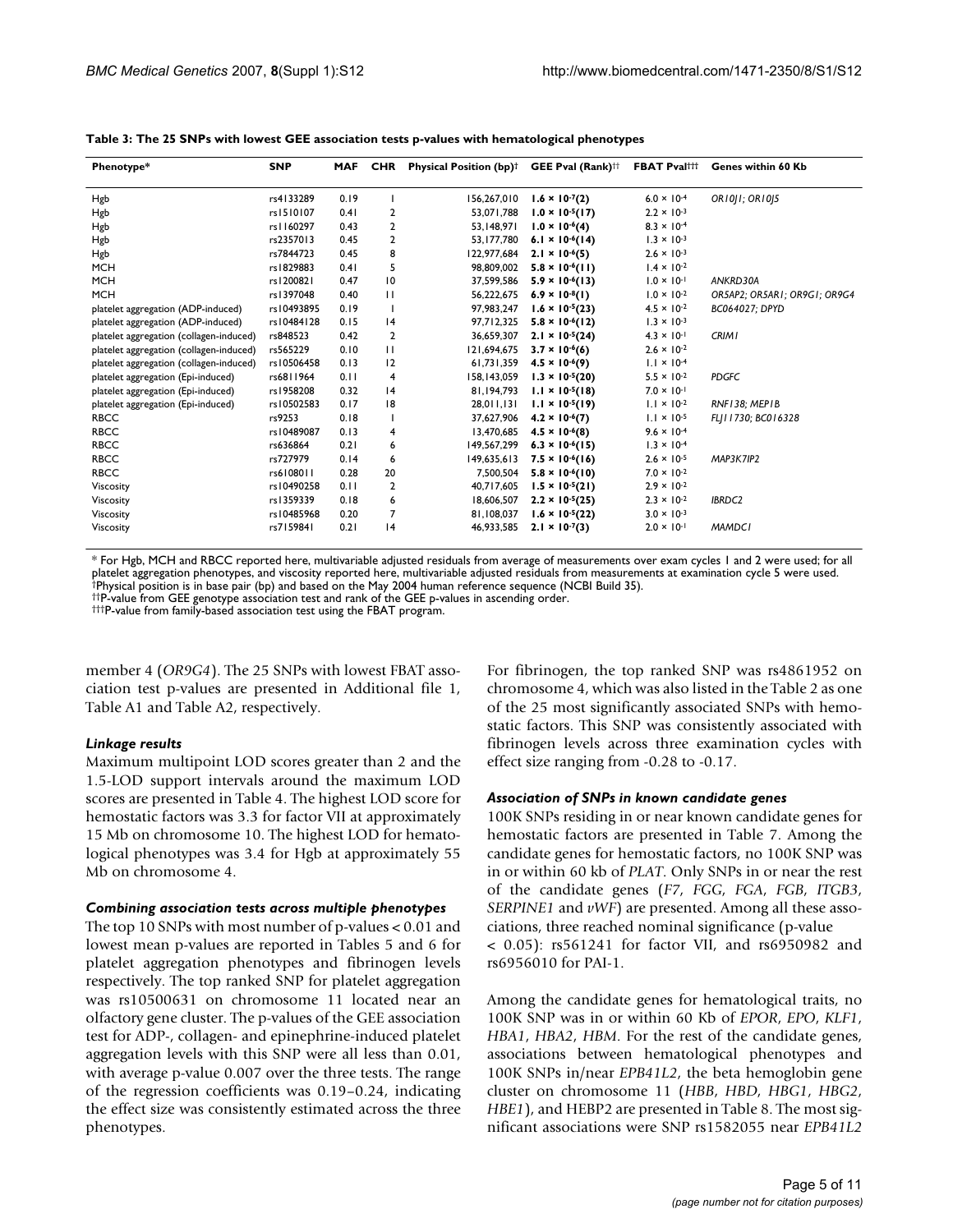| Phenotype*                              | <b>SNP</b>     | <b>CHR</b>     | <b>Physical Position (bp)<sup>†</sup></b> | <b>LOD</b> | 1.5 LOD Support Interval |             |
|-----------------------------------------|----------------|----------------|-------------------------------------------|------------|--------------------------|-------------|
| Fibrinogen                              | rs1273819      | $\overline{2}$ | 227,307,918                               | 2.4        | 221,455,139              | 234,213,322 |
| <b>FVII</b>                             | rs1542535      | 3              | 138,548,560                               | 2.8        | 128,478,856              | 147,720,726 |
| <b>FVII</b>                             | rs2400107      | 10             | 15,113,999                                | 3.3        | 13,834,912               | 21,013,729  |
| PAII                                    | $143\times$ d8 | 8              | 2,117,752                                 | 2.3        | 181,076                  | 5,519,520   |
| vWF                                     | rs10514670     | 3              | 18,544,296                                | 2.1        | 9,261,438                | 25,964,778  |
| platelet aggregation (ADP-induced)      | rs4148751      | 7              | 86,787,804                                | 2.0        | 81,841,699               | 94,233,832  |
| platelet aggregation (collagen-induced) | rs17310225     | X              | 41,973,417                                | 2.1        | 30,937,095               | 81,367,217  |
| Hgb                                     | rs2412522      | 4              | 54,779,471                                | 3.4        | 41,552,790               | 57,899,713  |
| Hgb                                     | rs10514838     | 9              | 120,826,350                               | 2.5        | 113,537,965              | 133,903,932 |
| MCVavg12                                | rs38993        | 7              | 153,013,905                               | 2.2        | 149,613,755              | 154,729,817 |
| MCVavg12                                | rs9299952      | $\mathbf{H}$   | 19,075,037                                | 3.3        | 12,241,666               | 21,560,867  |
| MCVavg12                                | rs10522006     | X              | 32,347,187                                | 2.3        | 27,553,388               | 40,183,712  |
| <b>RBCC</b>                             | rs956275       | 4              | 57,108,334                                | 2.5        | 44,437,719               | 74,935,678  |
| <b>RBCC</b>                             | rs2023048      | 6              | 162,441,307                               | 2.9        | 156,253,205              | 165,513,097 |
| <b>RBCC</b>                             | rs10500769     | $\mathbf{H}$   | 12,975,794                                | 3.2        | 9,335,581                | 15,231,734  |
| <b>RBCC</b>                             | rs10500770     | $\mathbf{H}$   | 13,053,050                                | 3.2        | 9,335,581                | 15,231,734  |
| <b>RBCC</b>                             | rs2178692      | 12             | 6,706,312                                 | 2.8        | 4,817,859                | 9,212,944   |
| <b>RBCC</b>                             | rs10498633     | 4              | 91,996,705                                | 2.6        | 74,270,406               | 93,717,052  |
| <b>RBCC</b>                             | GATA27A03      | 15             | 100,152,332                               | 2.3        | 98,566,644               | 100,152,332 |
| <b>RBCC</b>                             | rs2271090      | 17             | 76,861,200                                | 2.3        | 73,915,579               | 78,166,561  |
| <b>RBCC</b>                             | rs486633       | 8              | 555,760                                   | 3.3        | 156,277                  | 4,009,209   |
| <b>RBCC</b>                             | rs20037        | 22             | 27,802,395                                | 2.2        | 25,095,430               | 42,711,182  |

**Table 4: Maximum LOD scores (**≥**2) on each chromosomes for hemostatic factors and hematological phenotypes**

\* For Hgb, MCH and RBCC reported here, multivariable adjusted residuals from average of measurements over exam cycles 1 and 2 were used; for all platelet aggregation phenotypes, fibrinogen, FVII, PAI1, vWF reported here, multivariable adjusted residuals from measurements at examination cycle 5 were used.

†Physical position is in base pair (bp) and based on the May 2004 human reference sequence (NCBI Build 35).

#### **Table 5: Top 10 ranked SNPs in combining GEE association tests of ADP-induced, Collagen-induced and Epi-induced platelet aggregation levels**

|            |            |              |                                   |                            |                                                        |         |                |                                                                          | <b>GEE P-value of individual</b><br>phenotypes |                      |                      |  |  |  |  |  |  |  |  |  |  |  |  |  |  |  |  |  |  |  |  |  |  |  |  |  |  |  |  |  |  |  |                                                             |                         |            |              |  |
|------------|------------|--------------|-----------------------------------|----------------------------|--------------------------------------------------------|---------|----------------|--------------------------------------------------------------------------|------------------------------------------------|----------------------|----------------------|--|--|--|--|--|--|--|--|--|--|--|--|--|--|--|--|--|--|--|--|--|--|--|--|--|--|--|--|--|--|--|-------------------------------------------------------------|-------------------------|------------|--------------|--|
| <b>SNP</b> | <b>MAF</b> | <b>CHR</b>   | <b>Physical</b><br>Position (bp)* | <b>Mean GEE</b><br>p-value | Range of Beta Coeffi-<br>cient <sup>†</sup> (min, max) |         |                |                                                                          |                                                |                      |                      |  |  |  |  |  |  |  |  |  |  |  |  |  |  |  |  |  |  |  |  |  |  |  |  |  |  |  |  |  |  |  | Number of<br><b>Phenotypes with</b><br>GEE P-value $< 0.01$ | Gene<br>within 60<br>Кb | <b>ADP</b> | Collagen Epi |  |
| rs10500631 | 0.13       | $\mathbf{H}$ | 4,882,639                         | $6.6 \times 10^{-3}$       | 0.19                                                   | 0.24    | 3              | OR51SI:<br>OR5ITI:<br>OR51A7:<br>OR51G2:<br>OR5IGI:<br>OR51A4:<br>OR51A2 | $9.7 \times 10^{-3}$                           | $7.8 \times 10^{-3}$ | $3.8 \times 10^{-3}$ |  |  |  |  |  |  |  |  |  |  |  |  |  |  |  |  |  |  |  |  |  |  |  |  |  |  |  |  |  |  |  |                                                             |                         |            |              |  |
| rs930323   | 0.18       |              | 221,172,525                       | $1.9 \times 10^{-3}$       | $-0.26$                                                | $-0.16$ | 2              | CNIH <sub>3</sub>                                                        | $3.8 \times 10^{-2}$                           | $1.6 \times 10^{-3}$ | $1.2 \times 10^{-4}$ |  |  |  |  |  |  |  |  |  |  |  |  |  |  |  |  |  |  |  |  |  |  |  |  |  |  |  |  |  |  |  |                                                             |                         |            |              |  |
| rs7033457  | 0.25       | 9            | 7,383,934                         | $2.6 \times 10^{-3}$       | 0.15                                                   | 0.24    | $\mathbf 2$    |                                                                          | $2.5 \times 10^{-3}$                           | $3.7 \times 10^{-2}$ | $2.0 \times 10^{-4}$ |  |  |  |  |  |  |  |  |  |  |  |  |  |  |  |  |  |  |  |  |  |  |  |  |  |  |  |  |  |  |  |                                                             |                         |            |              |  |
| rs2974490  | 0.11       | 5            | 113,433,775                       | $2.7 \times 10^{-3}$       | 0.07                                                   | 0.28    | $\mathbf{2}$   |                                                                          | $4.2 \times 10^{-1}$                           | $8.7 \times 10^{-5}$ | $5.2 \times 10^{-4}$ |  |  |  |  |  |  |  |  |  |  |  |  |  |  |  |  |  |  |  |  |  |  |  |  |  |  |  |  |  |  |  |                                                             |                         |            |              |  |
| rs10517543 | 0.13       | 4            | 40,332,115                        | $3.2 \times 10^{-3}$       | 0.13                                                   | 0.27    | 2              | AF262323:<br>FLJ20273                                                    | $5.8 \times 10^{-3}$                           | $1.0 \times 10^{-1}$ | $5.2 \times 10^{-5}$ |  |  |  |  |  |  |  |  |  |  |  |  |  |  |  |  |  |  |  |  |  |  |  |  |  |  |  |  |  |  |  |                                                             |                         |            |              |  |
| rs2916601  | 0.13       | 5            | 89,556,637                        | $3.5 \times 10^{-3}$       | 0.11                                                   | 0.29    | $\mathbf{2}$   |                                                                          | $9.7 \times 10^{-2}$                           | $3.2 \times 10^{-4}$ | $1.4 \times 10^{-3}$ |  |  |  |  |  |  |  |  |  |  |  |  |  |  |  |  |  |  |  |  |  |  |  |  |  |  |  |  |  |  |  |                                                             |                         |            |              |  |
| rs4350297  | 0.18       | 10           | 106,463,038                       | $3.9 \times 10^{-3}$       | $-0.24$                                                | $-0.10$ | 2              | SORCS3                                                                   | $3.5 \times 10^{-4}$                           | $1.0 \times 10^{-1}$ | $1.7 \times 10^{-3}$ |  |  |  |  |  |  |  |  |  |  |  |  |  |  |  |  |  |  |  |  |  |  |  |  |  |  |  |  |  |  |  |                                                             |                         |            |              |  |
| rs7956194  | 0.42       | 12           | 108,340,545                       | $4.3 \times 10^{-3}$       | 0.09                                                   | 0.20    | $\overline{2}$ | FLI37587:<br>KCTD10;<br>BC040062;<br>AK056912;<br>BC051266;<br>UBE3B     | $3.6 \times 10^{-3}$                           | $1.1 \times 10^{-1}$ | $2.0 \times 10^{-4}$ |  |  |  |  |  |  |  |  |  |  |  |  |  |  |  |  |  |  |  |  |  |  |  |  |  |  |  |  |  |  |  |                                                             |                         |            |              |  |

\* Physical position is in base pair (bp) and based on the May 2004 human reference sequence (NCBI Build 35).

†β coefficient is the change in the phenotype in one standardized deviation unit with an increment of a copy of the alphabetically higher allele.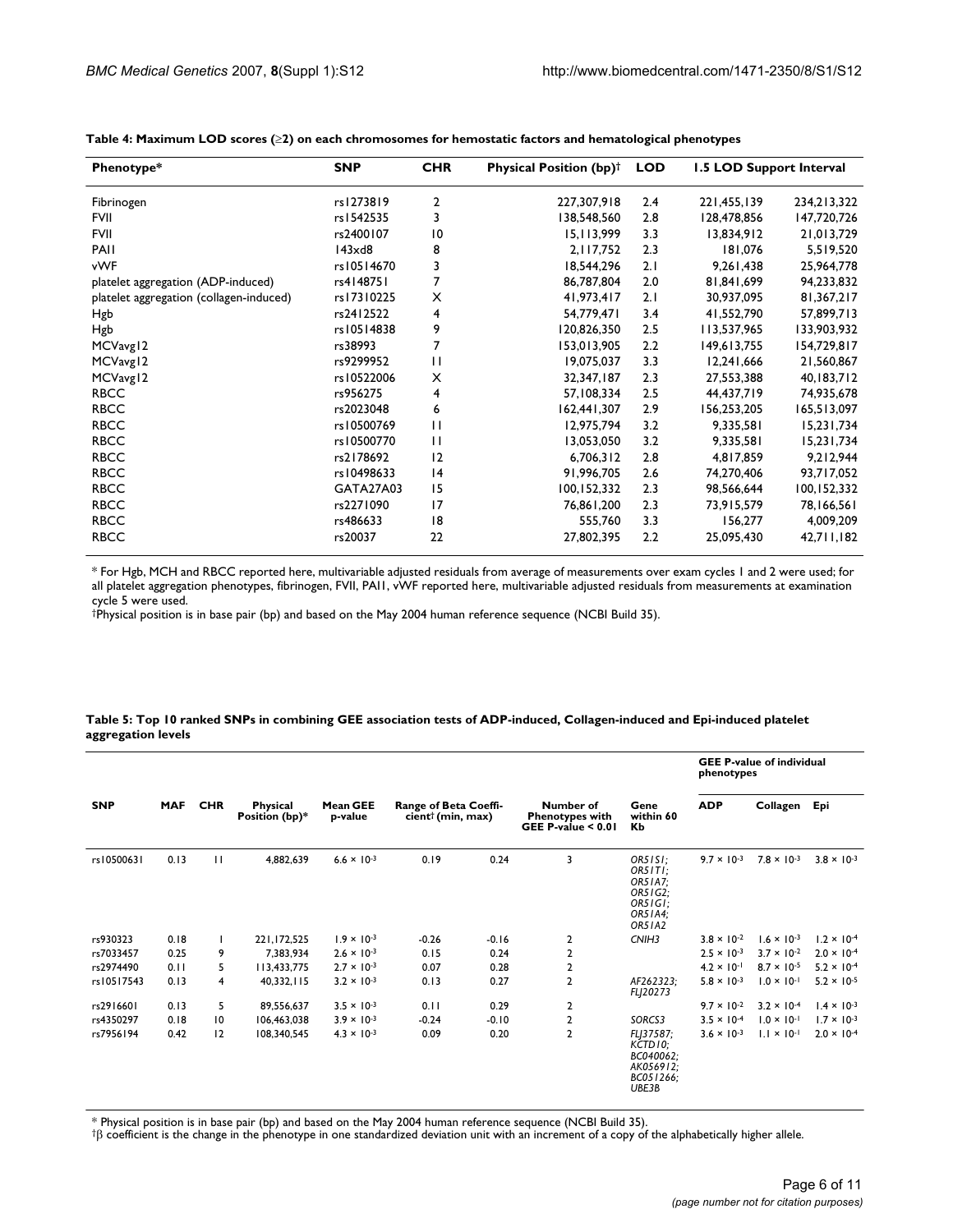| <b>SNP</b> | <b>MAF</b> | <b>CHR</b>   | <b>Physical</b><br>Position (bp)* | mean<br><b>GEE</b><br>P-value | <b>Range of</b> $\beta$<br>$Coefficients^{\dagger}$<br>(min, max) |         | Number of<br><b>Phenotypes with</b><br>GEE P-value $< 0.01$ | Gene within 60<br>Кb | <b>GEE P-value of individual phenotypes</b> |                      |                               |
|------------|------------|--------------|-----------------------------------|-------------------------------|-------------------------------------------------------------------|---------|-------------------------------------------------------------|----------------------|---------------------------------------------|----------------------|-------------------------------|
|            |            |              |                                   |                               |                                                                   |         |                                                             |                      | Exam 5                                      | Exam 6               | Exam 7                        |
| rs4861952  | 0.11       | 4            | 182.696.179.00                    | $4.9 \times 10^{-4}$          | $-0.28$                                                           | $-0.17$ | 3                                                           |                      | $3.5 \times 10^{-5}$                        | $9.2 \times 10^{-3}$ | $3.6 \times 10^{-4}$          |
| rs1869733  | 0.15       | 8            | 63.970.954.00                     | $5.5 \times 10^{-4}$          | $-0.23$                                                           | $-0.16$ |                                                             | FLI39630             | $6.7 \times 10^{-5}$                        | $4.1 \times 10^{-3}$ | 6.1 $\times$ 10 <sup>-4</sup> |
| rs9317390  | 0.47       | 13           | 63.625.531.00                     | $6.5 \times 10^{-4}$          | 0.13                                                              | 0.17    | 3                                                           |                      | $3.8 \times 10^{-3}$                        | $1.9 \times 10^{-4}$ | $3.8 \times 10^{-4}$          |
| rs1561478  | 0.15       | 4            | 61.317.252.00                     | $7.3 \times 10^{-4}$          | 0.15                                                              | 0.22    | 3                                                           |                      | $3.0 \times 10^{-4}$                        | $1.6 \times 10^{-4}$ | $8.6 \times 10^{-3}$          |
| rs277330   | 0.16       | 5.           | 53.489.351.00                     | $1.1 \times 10^{-3}$          | $-0.22$                                                           | $-0.16$ | З                                                           | ARFRP2               | $1.5 \times 10^{-3}$                        | $1.9 \times 10^{-4}$ | $4.1 \times 10^{-3}$          |
| rs1649053  | 0.41       | 10           | 59.991.493.00                     | $1.2 \times 10^{-3}$          | 0.13                                                              | 0.18    | 3                                                           |                      | $2.8 \times 10^{-3}$                        | $5.8 \times 10^{-3}$ | $1.0 \times 10^{-4}$          |
| rs2175271  | 0.09       | 15           | 34.097.057.00                     | $1.5 \times 10^{-3}$          | $-0.26$                                                           | $-0.20$ | 3                                                           |                      | $6.5 \times 10^{-3}$                        | $3.1 \times 10^{-4}$ | $1.8 \times 10^{-3}$          |
| rs9323656  | 0.06       | 4            | 77.394.323.00                     | $1.5 \times 10^{-3}$          | $-0.31$                                                           | $-0.27$ |                                                             | ADCKI: AK096919      | $1.2 \times 10^{-3}$                        | $2.5 \times 10^{-3}$ | $1.3 \times 10^{-3}$          |
| rs1423741  | 0.42       | 16           | 59.874.592.00                     | $1.8 \times 10^{-3}$          | $-0.17$                                                           | $-0.11$ | 3                                                           |                      | $7.6 \times 10^{-4}$                        | $9.4 \times 10^{-3}$ | $7.6 \times 10^{-4}$          |
| rs10497881 | 0.32       | $\mathbf{2}$ | 205.818.470.00                    | $2.2 \times 10^{-3}$          | 0.14                                                              | 0.17    | 3                                                           | ALS2CR19             | $4.8 \times 10^{-4}$                        | $5.0 \times 10^{-3}$ | $4.5 \times 10^{-3}$          |

**Table 6: Top 10 ranked SNPs in combining GEE association tests of fibrinogen levels measured at examination cycles 5, 6 and 7**

\* Physical position is in base pair (bp) and based on the May 2004 human reference sequence (NCBI Build 35).

†β coefficient is the change in the phenotype in one standardized deviation unit with an increment of a copy of the alphabetically higher allele.

with hematocrit ( $p = 7.7 \times 10^{-5}$ ), Hgb ( $p = 2.9 \times 10^{-4}$ ), and RBCC ( $p = 3.9 \times 10^{-4}$ ); SNP rs4897475 with hematocrit ( $p$  $= 1.6 \times 10^{-4}$  and Hgb (p = 6.0  $\times 10^{-4}$ ).

### **Discussion**

We conducted a GWAS and a genome-wide linkage analyses for hemostatic factors and hematological phenotypes measured in Framingham Heart Study Offspring participants. We identified a highly significant association between factor VII level and SNP rs561241 in complete LD with the *F7* SNP rs6046 (Arg353Gln) previously demonstrated to explain about 9% of total phenotypic variation. This association is significant after Bonferroni correction for multiple testing (we used a conservative  $\alpha$  =  $5 \times 10^{-8}$ , and confirms the strong association at this locus that has previously been reported by us and others. This SNP was also significant (p-value =  $3.4 \times 10^{-4}$ ) at a nominal α level 0.05 for FBAT and linkage test (LOD = 1.8, pvalue = 0.002), but not after Bonferroni correction. That may be explained by the well known fact that FBAT and linkage test are less powerful than population-based association tests.

FBAT lacks power to detect variants that explain small proportion of variance for this study. It is difficult to distinguish true positives from false ones among FBAT results because it was evident that few 100K SNPs explain a large proportion of variance for hemostatic factors or hematological phenotypes. Given that there is no evidence for major population substructure in FHS [33] and there is greater power from use of GEE testing, we emphasize our population-based GEE analysis results in this report. Linkage analyses have the same problem of low power to detect small effects. However, a linkage peak can be caused by loci in linkage but not in LD with the SNPs, or by several loci of small effects in the region. Thus linkage peaks deserve additional attention. For example, we identified a linkage peak on chromosome 10 for multivariate adjusted factor VII. The SNP underneath the peak is rs2400107. However, the GEE association p-value was 0.52. This could occur because rs2400107 was linked but not in LD with the disease locus (loci) under the peak, or because this linkage peak was caused by several loci of small effects, or this peak was a false positive. Therefore, a more careful examination of the association results of SNPs under the linkage peak along with potentially additional genotyping may be needed to confirm the linkage results.

Among the SNPs with top GEE p-values in single phenotype or multiple phenotypes analyses, only a few resided near genes that were known for a likely role in hemostasis and thrombosis and hematological biology. For hemostatic factors, the *cis*-acting SNP rs561241 near *F7* gene was associated with factor. For hematological phenotypes, we identified rs6811964 near *PDGFC*, platelet derived growth factor-C. It has been shown that PDGFC highly expressed in vascular smooth muscle cells, renal mesangial cells and platelets, and was likely involved in platelet biology [34]. This SNP was found associated with Epiinduced platelet aggregation ( $P = 10^{-5}$ , Table 3), with ADP-induced platelet aggregation at nominal significance  $(P = 0.02)$ , and with collagen-induced platelet aggregation at borderline nominal significance ( $P = 0.08$ ). Other associations were found with SNPs in genes not clearly related to the phenotypes, or with SNPs that are not in known genes. These associations, together with other findings from this GWAS, must be viewed as hypotheses that warrant further testing in other cohorts.

Although we only summarized results for multivariable adjusted phenotype, we have also conducted linkage and association analyses for age-sex adjusted phenotypes. It is possible that the effects of some loci may be mediated through the covariates included in multivariable adjustment, and thus only associated with age and sex adjusted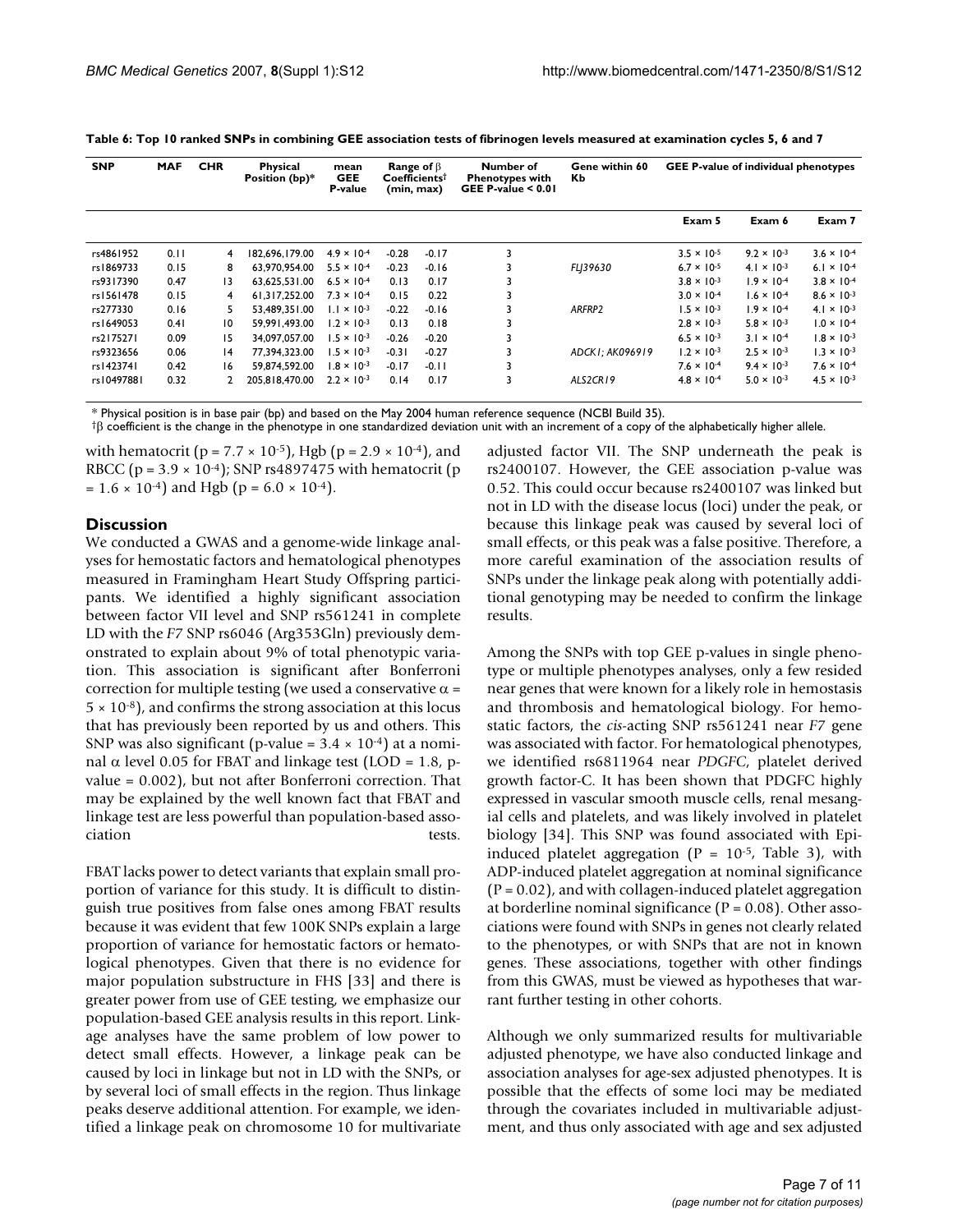| <b>Candidate Gene</b> | <b>SNP</b> | <b>CHR</b>     | Physical Position (bp)* | <b>MAF</b> | <b>Position to</b><br>Gene | <b>Function</b> | Phenotypet                                | <b>GEE</b><br><b>Association</b><br><b>P</b> value |
|-----------------------|------------|----------------|-------------------------|------------|----------------------------|-----------------|-------------------------------------------|----------------------------------------------------|
| F7                    | rs561241   | 13             | 112,808,035             | 0.12       | <b>NEAR</b>                | unknown         | FVII. exam 5                              | $4.5 \times 10^{-16}$                              |
| FGG                   | rs2066864  | 4              | 155,883,300             | 0.19       | IN                         | intron          | Fibrinogen, average                       | 0.239                                              |
| FGG                   | rs2066864  | 4              | 155,883,300             | 0.19       | IN                         | intron          | Fibrinogen, exam 5                        | 0.711                                              |
| FGG                   | rs2066864  | 4              | 155,883,300             | 0.19       | IN                         | intron          | Fibrinogen, exam 6                        | 0.095                                              |
| FGG                   | rs2066864  | 4              | 155,883,300             | 0.19       | IN                         | intron          | Fibrinogen, exam 7                        | 0.586                                              |
| FGG                   | rs1074801  | 4              | 155.933.889             | 0.49       | <b>NEAR</b>                | unknown         | Fibrinogen, average                       | 0.667                                              |
| FGG                   | rs1074801  | 4              | 155.933.889             | 0.49       | <b>NEAR</b>                | unknown         | Fibrinogen, exam 5                        | 0.898                                              |
| FGG                   | rs1074801  | 4              | 155.933.889             | 0.49       | <b>NEAR</b>                | unknown         | Fibrinogen, exam 6                        | 0.521                                              |
| FGG                   | rs1074801  | 4              | 155,933,889             | 0.49       | <b>NEAR</b>                | unknown         | Fibrinogen, exam 7                        | 0.608                                              |
| ITGB3                 | rs4525555  | 17             | 42,692,948              | 0.31       | IN                         | intron          | Platelet Aggregation, ADP, exam 5         | 0.231                                              |
| ITGB3                 | rs4525555  | 17             | 42.692.948              | 0.31       | IN                         | intron          | Platelet Aggregation, Collagen, exam 5    | 0.375                                              |
| ITGB3                 | rs4525555  | 17             | 42,692,948              | 0.31       | IN                         | intron          | Platelet Aggregation, epinephrine, exam 5 | 0.292                                              |
| ITGB3                 | rs10514919 | 17             | 42,697,128              | 0.24       | IN                         | intron          | Platelet Aggregation, ADP, exam 5         | 0.495                                              |
| ITGB3                 | rs10514919 | 17             | 42,697,128              | 0.24       | IN                         | intron          | Platelet Aggregation, Collagen, exam 5    | 0.331                                              |
| ITGB3                 | rs10514919 | 17             | 42,697,128              | 0.24       | IN                         | intron          | Platelet Aggregation, epinephrine, exam 5 | 0.302                                              |
| ITGB3                 | rs2015729  | 17             | 42.709.492              | 0.36       | IN                         | intron          | Platelet Aggregation, ADP, exam 5         | 0.326                                              |
| ITGB3                 | rs2015729  | 17             | 42.709.492              | 0.36       | IN                         | intron          | Platelet Aggregation, Collagen, exam 5    | 0.919                                              |
| ITGB3                 | rs2015729  | 17             | 42,709,492              | 0.36       | IN                         | intron          | Platelet Aggregation, epinephrine, exam 5 | 0.963                                              |
| <b>SERPINE I</b>      | rs6950982  | 7              | 100,360,038             | 0.18       | <b>NEAR</b>                | unknown         | PAII, average                             | 0.187                                              |
| <b>SERPINE I</b>      | rs6950982  | 7              | 100,360,038             | 0.18       | <b>NEAR</b>                | unknown         | PAII, exam 5                              | 0.035                                              |
| <b>SERPINE1</b>       | rs6950982  | $\overline{7}$ | 100.360.038             | 0.18       | <b>NEAR</b>                | unknown         | PAII, exam 6                              | 0.688                                              |
| <b>SERPINE1</b>       | rs6956010  | 7              | 100,360,470             | 0.19       | <b>NEAR</b>                | unknown         | PAII, average                             | 0.218                                              |
| <b>SERPINEI</b>       | rs6956010  | $\overline{7}$ | 100,360,470             | 0.19       | <b>NEAR</b>                | unknown         | PAII, exam 5                              | 0.053                                              |
| <b>SERPINEI</b>       | rs6956010  | $\overline{7}$ | 100,360,470             | 0.19       | <b>NEAR</b>                | unknown         | PAII, exam 6                              | 0.740                                              |
| <b>VWF</b>            | rs917858   | 12             | 5,952,199               | 0.32       | IN                         | intron          | wVW, exam 5                               | 0.398                                              |
| <b>VWF</b>            | rs917859   | 12             | 5,952,374               | 0.32       | IN                         | intron          | wVW, exam 5                               | 0.413                                              |
| <b>VWF</b>            | rs2239138  | 12             | 5,952,819               | 0.32       | IN                         | intron          | wVW, exam 5                               | 0.487                                              |
| <b>VWF</b>            | rs216901   | 12             | 5,975,129               | 0.48       | IN                         | intron          | wVW, exam 5                               | 0.297                                              |
| <b>VWF</b>            | rs216903   | 12             | 5,975,760               | 0.48       | IN                         | intron          | wVW, exam 5                               | 0.316                                              |
| <b>VWF</b>            | rs216904   | 12             | 5,976,279               | 0.34       | IN                         | intron          | wVW, exam 5                               | 0.584                                              |

\* Physical position is in base pair (bp) and based on the May 2004 human reference sequence (NCBI Build 35). †'NEAR' means within 60 kb to a gene; 'IN' means within a gene.

††Phenotypes are multivariate adjusted residuals.

phenotypes. Among the 52 SNPs that were associated with age and sex adjusted hemostatic factors or hematological phenotypes with a GEE p-value equal or less than 10-5, 28 SNPs had a GEE p-value greater than 10-5 with multivariable adjusted phenotypes. However, no age and sex adjusted GEE p-value for the 28 SNPs reached genome-wide significance (p-value  $< 5 \times 10^{-8}$ ), and no new highly plausible candidate genes resided within 60 Kb of these SNPs. The full disclosure results of all analyses, including the age-sex adjusted analyses, can be viewed at [http://www.ncbi.nlm.nih.gov/projects/gap/cgi-bin/](http://www.ncbi.nlm.nih.gov/projects/gap/cgi-bin/study.cgi?id=phs000007) [study.cgi?id=phs000007.](http://www.ncbi.nlm.nih.gov/projects/gap/cgi-bin/study.cgi?id=phs000007)

There are some limitations to this study. The participants are Caucasian and thus the results may not be generalizable to other racial groups. The study sample size was relatively small, and as such, we may have insufficient power to detect small effects. To avoid worsening the multiple testing problem, we performed only sex-pooled and not sex-specific analyses. There may be some SNPs that are associated with some phenotypes only in female or male undetected in the current study. The advantages of this study are that we had family data, which enabled us to also apply family-based association tests that are robust to population admixture, and linkage analyses that can detect loci not in LD but in linkage with any 100K SNP. The study subjects were recruited without regarding to their phenotypic values, which makes the analyses of multiple phenotypes possible without the need to correct ascertainment bias.

Finally, compared with studies focused only on SNPs within candidate genes, GWAS approaches are unbiased and as such they have the advantage of detecting novel genes or confirming genes that are not well-known to have an influence on a phenotype. However, since the current GWAS uses only a subset of all the SNPs in HapMap [35], it may miss some genes due to lack of coverage. For the same reason, GWAS data usually are not enough to study a candidate gene comprehensively. To understand the roles played by each SNP in a candidate gene, additional genotyping, and single-SNP and haplotype analyses are needed. A large GWAS involving more than 550,000 SNPs in more than 9000 participants of FHS will be avail-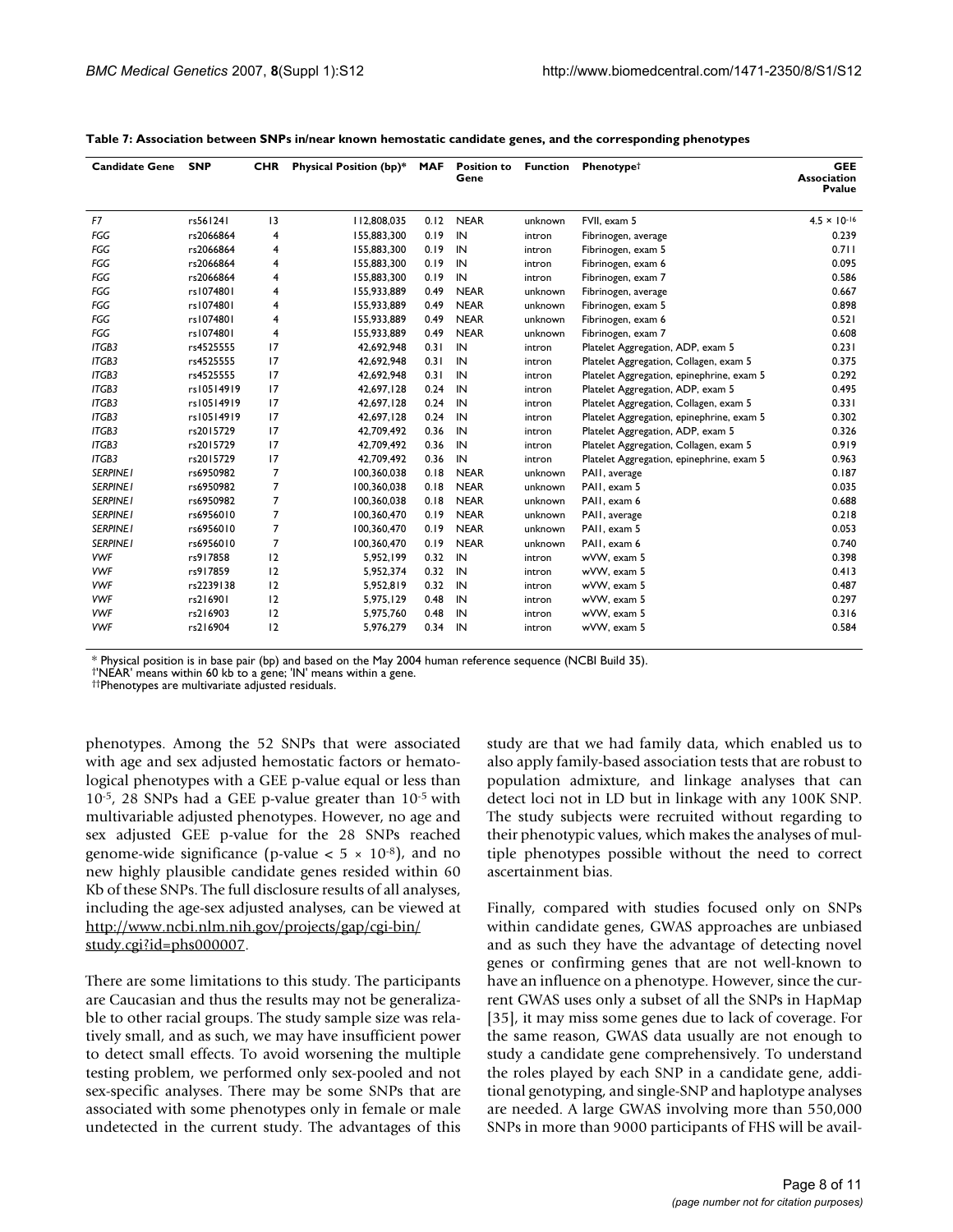|                            |               |              |                                     |            |                             |                 | <b>GEE Association Test P-valuesti</b> |                      |            |            |                      |
|----------------------------|---------------|--------------|-------------------------------------|------------|-----------------------------|-----------------|----------------------------------------|----------------------|------------|------------|----------------------|
| <b>Candidate Gene</b>      | <b>SNP</b>    | <b>CHR</b>   | <b>Physical Position</b><br>$(bp)*$ | <b>MAF</b> | <b>Position</b><br>to Genet | <b>Function</b> | Hematocrit                             | Hgb                  | <b>MCH</b> | <b>MCV</b> | <b>RBCC</b>          |
| EPB41L2                    | rs7741731     | 6            | 131,152,063                         | 0.17       | <b>NEAR</b>                 | unknown         | 0.488                                  | 0.326                | 0.847      | 0.549      | 0.163                |
| EPB41L2                    | rs1582055     | 6            | 131,186,056                         | 0.3        | <b>NEAR</b>                 | unknown         | $7.7 \times 10^{-5}$                   | $2.9 \times 10^{-4}$ | 0.427      | 0.762      | $3.9 \times 10^{-4}$ |
| EPB41L2                    | rs1413753     | 6            | 131,192,197                         | 0.34       | <b>NEAR</b>                 | intron          | 0.003                                  | 0.007                | 0.691      | 0.730      | 0.007                |
| EPB41L2                    | rs   4   3754 | 6            | 131,192,319                         | 0.3        | <b>NEAR</b>                 | intron          | 0.242                                  | 0.158                | 0.561      | 0.039      | 0.016                |
| EPB41L2                    | rs4075265     | 6            | 131,208,150                         | 0.33       | IN                          | untranslated    | 0.001                                  | 0.004                | 0.470      | 0.506      | 0.002                |
| EPB41L2                    | rs915171      | 6            | 131,226,607                         | 0.26       | IN                          | intron          | 0.712                                  | 0.486                | 0.355      | 0.232      | 0.273                |
| EPB41L2                    | rs9285468     | 6            | 131,233,823                         | 0.33       | IN                          | intron          | 0.003                                  | 0.005                | 0.437      | 0.921      | 0.022                |
| EPB41L2                    | rs6938586     | 6            | 131.251.097                         | 0.18       | IN                          | intron          | 0.878                                  | 0.511                | 0.578      | 0.661      | 0.951                |
| EPB41L2                    | rs3777442     | 6            | 131,251,481                         | 0.48       | IN                          | intron          | 0.017                                  | 0.124                | 0.834      | 0.568      | 0.044                |
| EPB41L2                    | rs4897472     | 6            | 131,254,831                         | 0.49       | IN                          | intron          | 0.002                                  | 0.022                | 0.972      | 0.551      | 0.009                |
| EPB41L2                    | rs4897475     | 6            | 131,274,643                         | 0.28       | IN                          | intron          | $1.6 \times 10^{-4}$                   | $6.0 \times 10^{-4}$ | 0.633      | 0.485      | 0.011                |
| EPB41L2                    | rs1334689     | 6            | 131,275,701                         | 0.31       | IN                          | intron          | 0.001                                  | 0.005                | 0.703      | 0.639      | 0.020                |
| EPB41L2                    | rs7748468     | 6            | 131,297,742                         | 0.3        | IN                          | intron          | 0.002                                  | 0.005                | 0.616      | 0.956      | 0.009                |
| EPB41L2                    | rs2105250     | 6            | 131,325,875                         | 0.28       | IN                          | unknown         | 0.013                                  | 0.002                | 0.050      | 0.696      | 0.076                |
| EPB41L2                    | rs9321263     | 6            | 131,340,606                         | 0.33       | IN                          | unknown         | 0.461                                  | 0.137                | 0.188      | 0.095      | 0.056                |
| EPB41L2                    | rs1811949     | 6            | 131,340,872                         | 0.32       | IN                          | unknown         | 0.511                                  | 0.210                | 0.176      | 0.119      | 0.076                |
| EPB41L2                    | rs9321265     | 6            | 131,345,926                         | 0.14       | IN                          | unknown         | 0.985                                  | 0.909                | 0.734      | 0.941      | 0.896                |
| EPB41L2                    | rs7761311     | 6            | 131,352,801                         | 0.37       | IN                          | unknown         | 0.986                                  | 0.553                | 0.202      | 0.066      | 0.143                |
| EPB41L2                    | rs1412540     | 6            | 131,368,085                         | 0.24       | IN                          | unknown         | 0.006                                  | 0.006                | 0.356      | 0.725      | 0.008                |
| EPB41L2                    | rs6907809     | 6            | 131,374,355                         | 0.21       | IN                          | unknown         | 0.739                                  | 0.928                | 0.153      | 0.049      | 0.281                |
| EPB41L2                    | rs951251      | 6            | 131,432,905                         | 0.15       | <b>NEAR</b>                 | unknown         | 0.851                                  | 0.789                | 0.419      | 0.009      | 0.075                |
| HBB, HBD                   | rs4128714     | $\mathbf{H}$ | 5,151,240                           | 0.25       | <b>NEAR</b>                 | unknown         | 0.557                                  | 0.402                | 0.345      | 0.175      | 0.431                |
| HBB, HBD, HBG1, HBG2, HBE1 | rs2105819     | $\mathbf{H}$ | 5,216,303                           | 0.46       | <b>NEAR</b>                 | unknown         | 0.007                                  | 0.039                | 0.128      | 0.027      | 0.463                |
| HBB, HBD, HBG1, HBG2, HBE1 | rs968856      | $\mathbf{H}$ | 5,217,152                           | 0.47       | <b>NEAR</b>                 | unknown         | 0.013                                  | 0.049                | 0.202      | 0.016      | 0.576                |
| HBB, HBD, HBGI, HBG2, HBEI | rs10488676    | $\mathbf{H}$ | 5,225,373                           | 0.48       | <b>NEAR</b>                 | unknown         | 0.051                                  | 0.134                | 0.174      | 0.047      | 0.735                |
| HBB, HBD, HBGI, HBG2, HBEI | rs10488675    | $\mathbf{H}$ | 5,254,606                           | 0.27       | <b>NEAR</b>                 | unknown         | 0.050                                  | 0.180                | 0.798      | 0.077      | 0.920                |
| HBGI, HBG2, HBEI           | rs3898916     | $\mathbf{H}$ | 5,284,996                           | 0.38       | <b>NEAR</b>                 | unknown         | 0.089                                  | 0.165                | 0.353      | 0.260      | 0.367                |
| HEBP2                      | rs10499199    | 6            | 138,811,539                         | 0.16       | <b>NEAR</b>                 | intron          | 0.503                                  | 0.585                | 0.557      | 0.412      | 0.972                |
| HEBP2                      | rs10499200    | 6            | 138,813,645                         | 0.16       | <b>NEAR</b>                 | intron          | 0.706                                  | 0.742                | 0.535      | 0.382      | 0.793                |
| HEBP2                      | rs10499201    | 6            | 138,818,107                         | 0.16       | <b>NEAR</b>                 | intron          | 0.633                                  | 0.725                | 0.487      | 0.414      | 0.897                |
| HEBP2                      | rs6902919     | 6            | 138,819,479                         | 0.21       | <b>NEAR</b>                 | intron          | 0.789                                  | 0.977                | 0.225      | 0.148      | 0.541                |
| HEBP2                      | rs6926204     | 6            | 138,820,053                         | 0.16       | <b>NEAR</b>                 | intron          | 0.887                                  | 0.979                | 0.429      | 0.381      | 0.660                |

#### **Table 8: Association between hematological phenotypes and SNPs in/near known candidate genes**

\* Physical position is in base pair (bp) and based on the May 2004 human reference sequence (NCBI Build 35).

†'NEAR' means within 60 kb to a gene; 'IN' means within a gene.

†† The p-values are from the GEE association test on multivariable adjusted phenotypes listed below.

able for analysis later in 2007, providing increased power for detection of smaller effects for the hemostatic and hematological phenotypes.

#### **Conclusion**

In summary, we have tested for association and linkage using the Affymetrix 100K SNPs and a set of hemostatic factor and hematological phenotypes. We have confirmed a previously reported association, providing proof of principle (a "positive control") for the GWAS approach. Our results provide a set of hypotheses that warrant testing in additional studies.

#### **Abbreviations**

 $ADP = adenosine 5'-diphosphate; bp = base pair(s); CHD$ = coronary heart disease; CVD = cardiovascular disease; CHR = chromosome; EPB41L2 = erythrocyte membrane protein band 4.1-like 2; EPO = erythropoietin; EPOR = erythropoietin receptor; FBAT = family-based association test; FGB = fibrinogen-β; FGA = fibrinogen-α; FGG = fibrinogen-γ; FHS = Framingham Heart Study; FVII = factor VII; GAW = Genetic Analysis Workshop; GEE = generalized estimating equations; GWAS = genome-wide association study; HBA1 = hemoglobin- $\alpha$  1; HBA2 = hemoglobin- $\alpha$  2; HBB = hemoglobin-β chain complex; HBD = hemoglobin-δ; HBE1 = hemoglobin-ε 1; HBG1 = hemoglobin-γ A; HBG2 = hemoglobin-γ G; HBM = hemoglobin-μ; HCT = hematocrit; HEBP2 = heme binding protein 2; Hgb = hemoglobin; ITGB3 = integrin, beta 3 (platelet glycoprotein IIIa, antigen CD61); kb = kilo base pairs  $(=1,000$  bp); KLF1 = Kruppel-like factor 1; LD = linkage disequilibrium; MAF = minor allele frequency; MCV = mean corpuscular volume; MCH = mean corpuscular hemoglobin; Mb = mega base pairs  $(=1,000,000$  bp); OR5AP2 = olfactory receptor, family 5, subfamily AP, member 2; OR5AR1 = olfactory receptor, family 5, subfamily AR, member 1; OR9G1 = olfactory receptor, family 9, subfamily G, member 1; OR9G4 = olfactory receptor, family 9, subfamily G, member 4; PAI-1 = plasminogen activator inhibitor; PDGFC = platelet derived growth factor-C; RBCC = red blood cell count; SERPINE1 = serpin peptidase inhibitor, clade E, member 1; SNP = single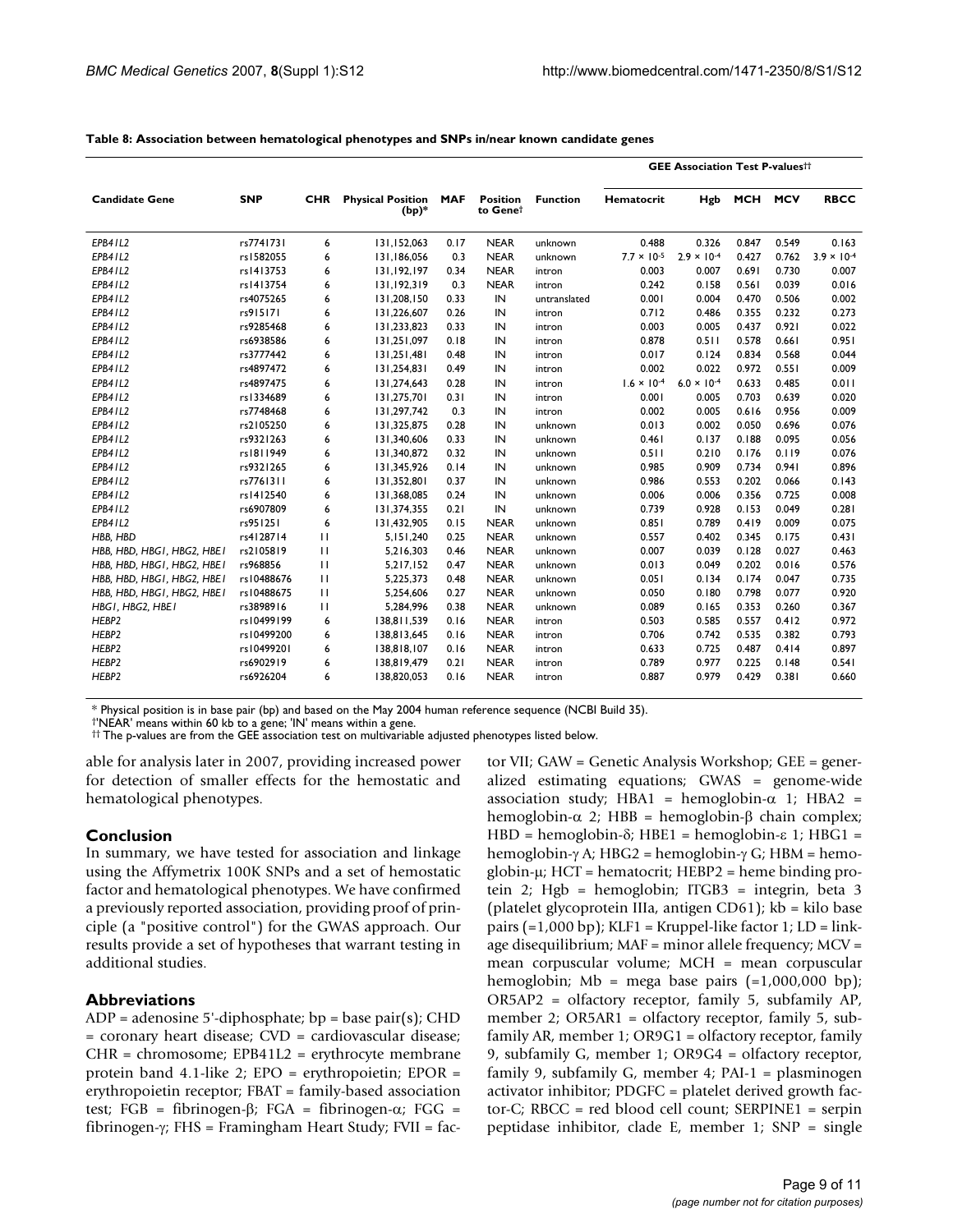nucleotide polymorphism; tPA = tissue plasminogen activator; vWF = von Willebrand factor; WBC = white blood cell.

# **Competing interests**

The authors declare that they have no competing interests.

# **Authors' contributions**

QY took a leading role in study design, results summarization and interpretation, and manuscript drafting. SK contributed to the study design, summarization and interpretation of the results, and the manuscript revision. JPL contributed to the study of hematological phenotypes. GHT contributed to the measurement and study of the hemostatic traits. COD contributed to study design, results summarization and manuscript drafting and revision. All authors read and approved the final manuscript.

# **Additional material**

# **Additional file 1**

*The 25 SNPs with lowest FBAT association test p-values are presented in Additional data file 1, Table A1 and Table A2, respectively.* Click here for file [\[http://www.biomedcentral.com/content/supplementary/1471-](http://www.biomedcentral.com/content/supplementary/1471-2350-8-S1-S12-S1.doc)

2350-8-S1-S12-S1.doc]

# **Acknowledgements**

This work is supported by National Institute of Health/National Heart, Lung & Blood Institute (NHLBI) Contract N01-HC-25195. A portion of the research was conducted using the BU Linux Cluster for Genetic Analysis (LinGA) funded by the NIH NCRR (National Center for Research Resources) Shared Instrumentation grant (1S10RR163736-01A1). We express out gratitude to the Framinghan Heart Study participants, and helpful input from the collaborators: Emelia Benjamin and Martin G. Larson.

This article has been published as part of *BMC Medical Genetics* Volume 8 Supplement 1, 2007: The Framingham Heart Study 100,000 single nucleotide polymorphisms resource. The full contents of the supplement are available online at<http://www.biomedcentral.com/1471-2350/8?issue=S1>.

# **References**

- 1. Kannel WB, Wolf PA, Castelli WP, D'Agostino RB: **[Fibrinogen and](http://www.ncbi.nlm.nih.gov/entrez/query.fcgi?cmd=Retrieve&db=PubMed&dopt=Abstract&list_uids=3626001) [risk of cardiovascular disease. The Framingham Study.](http://www.ncbi.nlm.nih.gov/entrez/query.fcgi?cmd=Retrieve&db=PubMed&dopt=Abstract&list_uids=3626001)** *JAMA* 1987, **258:**1183-1186.
- 2. Danesh J, Collins R, Appleby P, Peto R: **[Association of Fibrinogen,](http://www.ncbi.nlm.nih.gov/entrez/query.fcgi?cmd=Retrieve&db=PubMed&dopt=Abstract&list_uids=9600484) [C-reactive Protein, Albumin, or Leukocyte Count With Cor](http://www.ncbi.nlm.nih.gov/entrez/query.fcgi?cmd=Retrieve&db=PubMed&dopt=Abstract&list_uids=9600484)onary Heart Disease: Meta-analyses of Prospective Studies.** *JAMA* 1998, **279:**1477-1482.
- 3. Wilhelmsen L, Svardsudd K, Korsan-Bengtsen K, Larsson B, Welin L, Tibblin G: **[Fibrinogen as a risk factor for stroke and myocar](http://www.ncbi.nlm.nih.gov/entrez/query.fcgi?cmd=Retrieve&db=PubMed&dopt=Abstract&list_uids=6749207)[dial infarction.](http://www.ncbi.nlm.nih.gov/entrez/query.fcgi?cmd=Retrieve&db=PubMed&dopt=Abstract&list_uids=6749207)** *N Engl J Med* 1984, **311:**501-505.
- Johansson L, Jansson JH, Boman K, Nilsson TK, Stegmayr B, Hallmans G: **[Tissue Plasminogen Activator, Plasminogen Activator](http://www.ncbi.nlm.nih.gov/entrez/query.fcgi?cmd=Retrieve&db=PubMed&dopt=Abstract&list_uids=10625711) [Inhibitor-1, and Tissue Plasminogen Activator/Plasminogen](http://www.ncbi.nlm.nih.gov/entrez/query.fcgi?cmd=Retrieve&db=PubMed&dopt=Abstract&list_uids=10625711) Activator Inhibitor-1 Complex as Risk Factors for the Devel[opment of a First Stroke.](http://www.ncbi.nlm.nih.gov/entrez/query.fcgi?cmd=Retrieve&db=PubMed&dopt=Abstract&list_uids=10625711)** *Stroke* 2000, **31:**26-32.
- 5. Thogersen AM, Jansson JH, Boman K, Nilsson TK, Weinehall L, Huhtasaari F, Hallmans G: **[High Plasminogen Activator Inhibitor](http://www.ncbi.nlm.nih.gov/entrez/query.fcgi?cmd=Retrieve&db=PubMed&dopt=Abstract&list_uids=9826309) [and Tissue Plasminogen Activator Levels in Plasma Precede](http://www.ncbi.nlm.nih.gov/entrez/query.fcgi?cmd=Retrieve&db=PubMed&dopt=Abstract&list_uids=9826309)**

**[a First Acute Myocardial Infarction in Both Men and Women](http://www.ncbi.nlm.nih.gov/entrez/query.fcgi?cmd=Retrieve&db=PubMed&dopt=Abstract&list_uids=9826309) : Evidence for the Fibrinolytic System as an Independent Pri[mary Risk Factor.](http://www.ncbi.nlm.nih.gov/entrez/query.fcgi?cmd=Retrieve&db=PubMed&dopt=Abstract&list_uids=9826309)** *Circulation* 1998, **98:**2241-2247.

- 6. Jansson JH, Nilsson TK, Johnson O: **[von Willebrand factor in](http://www.ncbi.nlm.nih.gov/entrez/query.fcgi?cmd=Retrieve&db=PubMed&dopt=Abstract&list_uids=1747294) [plasma: a novel risk factor for recurrent myocardial infarc](http://www.ncbi.nlm.nih.gov/entrez/query.fcgi?cmd=Retrieve&db=PubMed&dopt=Abstract&list_uids=1747294)[tion and death.](http://www.ncbi.nlm.nih.gov/entrez/query.fcgi?cmd=Retrieve&db=PubMed&dopt=Abstract&list_uids=1747294)** *Br Heart J* 1991, **66:**351-355.
- Lowe GDO, Danesh J, Lewington S, Walker M, Lennon L, Thomson A, Rumley A, Whincup PH: **[Tissue plasminogen activator anti](http://www.ncbi.nlm.nih.gov/entrez/query.fcgi?cmd=Retrieve&db=PubMed&dopt=Abstract&list_uids=14972427)[gen and coronary heart disease: Prospective study and meta](http://www.ncbi.nlm.nih.gov/entrez/query.fcgi?cmd=Retrieve&db=PubMed&dopt=Abstract&list_uids=14972427)[analysis.](http://www.ncbi.nlm.nih.gov/entrez/query.fcgi?cmd=Retrieve&db=PubMed&dopt=Abstract&list_uids=14972427)** *Eur Heart J* 2004, **25:**252-259.
- 8. Meade TW, Mellows S, Brozovic M, Miller GJ, Chakrabarti RR, North WR, Haines AP, Stirling Y, Imeson JD, Thompson SG: **[Haemostatic](http://www.ncbi.nlm.nih.gov/entrez/query.fcgi?cmd=Retrieve&db=PubMed&dopt=Abstract&list_uids=2875280) [function and ischaemic heart disease: principal results of the](http://www.ncbi.nlm.nih.gov/entrez/query.fcgi?cmd=Retrieve&db=PubMed&dopt=Abstract&list_uids=2875280) [Northwick Park Heart Study.](http://www.ncbi.nlm.nih.gov/entrez/query.fcgi?cmd=Retrieve&db=PubMed&dopt=Abstract&list_uids=2875280)** *Lancet* 1986, **2:**533-537.
- 9. Ono N, Koyama T, Suehiro A, Oku K, Fujikake K, Kakishita E: **[Influ](http://www.ncbi.nlm.nih.gov/entrez/query.fcgi?cmd=Retrieve&db=PubMed&dopt=Abstract&list_uids=1284251)[ence of atrial fibrillation on coagulo-fibrinolytic markers in](http://www.ncbi.nlm.nih.gov/entrez/query.fcgi?cmd=Retrieve&db=PubMed&dopt=Abstract&list_uids=1284251) [patients with cerebral infarction.](http://www.ncbi.nlm.nih.gov/entrez/query.fcgi?cmd=Retrieve&db=PubMed&dopt=Abstract&list_uids=1284251)** *Int Angiol* 1992, **11:**298-303.
- 10. Speiser W, Speiser P, Minar E, Korninger C, Niessner H, Huber K, Schernthaner G, Ehringer H, Lechner K: **[Activation of coagulation](http://www.ncbi.nlm.nih.gov/entrez/query.fcgi?cmd=Retrieve&db=PubMed&dopt=Abstract&list_uids=2144671) [and fibrinolysis in patients with arteriosclerosis: relation to](http://www.ncbi.nlm.nih.gov/entrez/query.fcgi?cmd=Retrieve&db=PubMed&dopt=Abstract&list_uids=2144671) [localization of vessel disease and risk factors.](http://www.ncbi.nlm.nih.gov/entrez/query.fcgi?cmd=Retrieve&db=PubMed&dopt=Abstract&list_uids=2144671)** *Thromb Res* 1990, **59:**77-88.
- 11. Kannel WB, Gordon T, Wolf PA, McNamara P: **[Hemoglobin and](http://www.ncbi.nlm.nih.gov/entrez/query.fcgi?cmd=Retrieve&db=PubMed&dopt=Abstract&list_uids=4261794) [the risk of cerebral infarction: the Framingham Study.](http://www.ncbi.nlm.nih.gov/entrez/query.fcgi?cmd=Retrieve&db=PubMed&dopt=Abstract&list_uids=4261794)** *Stroke* 1972, **3:**409-420.
- 12. O'Donnell CJ, Larson MG, Feng D, Sutherland PA, Lindpaintner K, Myers RH, D'Agostino RA, Levy D, Tofler GH: **[Genetic and Envi](http://www.ncbi.nlm.nih.gov/entrez/query.fcgi?cmd=Retrieve&db=PubMed&dopt=Abstract&list_uids=11425767)[ronmental Contributions to Platelet Aggregation : The](http://www.ncbi.nlm.nih.gov/entrez/query.fcgi?cmd=Retrieve&db=PubMed&dopt=Abstract&list_uids=11425767) [Framingham Heart Study.](http://www.ncbi.nlm.nih.gov/entrez/query.fcgi?cmd=Retrieve&db=PubMed&dopt=Abstract&list_uids=11425767)** *Circulation* 2001, **103:**3051-3056.
- 13. Fuster V, Badimon L, Badimon JJ, Chesebro JH: **[The pathogenesis](http://www.ncbi.nlm.nih.gov/entrez/query.fcgi?cmd=Retrieve&db=PubMed&dopt=Abstract&list_uids=1727977) [of coronary artery disease and the acute coronary syn](http://www.ncbi.nlm.nih.gov/entrez/query.fcgi?cmd=Retrieve&db=PubMed&dopt=Abstract&list_uids=1727977)[dromes \(1\).](http://www.ncbi.nlm.nih.gov/entrez/query.fcgi?cmd=Retrieve&db=PubMed&dopt=Abstract&list_uids=1727977)** *N Engl J Med* 1992, **326:**242-250.
- 14. Szapary L, Horvath B, Marton Z, Alexy T, Demeter N, Szots M, Klabuzai A, Kesmarky G, Juricskay I, Gaal V, *et al.*: **[Hemorheological dis](http://www.ncbi.nlm.nih.gov/entrez/query.fcgi?cmd=Retrieve&db=PubMed&dopt=Abstract&list_uids=15272148)[turbances in patients with chronic cerebrovascular diseases.](http://www.ncbi.nlm.nih.gov/entrez/query.fcgi?cmd=Retrieve&db=PubMed&dopt=Abstract&list_uids=15272148)** *Clin Hemorheol Microcirc* 2004, **31:**1-9.
- 15. Fisher M, Meiselman HJ: **[Hemorheological factors in cerebral](http://www.ncbi.nlm.nih.gov/entrez/query.fcgi?cmd=Retrieve&db=PubMed&dopt=Abstract&list_uids=1833861) [ischemia.](http://www.ncbi.nlm.nih.gov/entrez/query.fcgi?cmd=Retrieve&db=PubMed&dopt=Abstract&list_uids=1833861)** *Stroke* 1991, **22:**1164-1169.
- 16. Kathiresan S, Yang Q, Larson MG, Camargo AL, Tofler GH, Hirschhorn JN, Gabriel SB, O'Donnell CJ: **[Common Genetic Varia](http://www.ncbi.nlm.nih.gov/entrez/query.fcgi?cmd=Retrieve&db=PubMed&dopt=Abstract&list_uids=16614319)[tion in Five Thrombosis Genes and Relations to Plasma](http://www.ncbi.nlm.nih.gov/entrez/query.fcgi?cmd=Retrieve&db=PubMed&dopt=Abstract&list_uids=16614319) Hemostatic Protein Level and Cardiovascular Disease Risk.** *Arterioscler Thromb Vasc Biol* 2006, **26:**1405-1412.
- 17. Kathiresan S, Gabriel SB, Yang Q, Lochner AL, Larson MG, Levy D, Tofler GH, Hirschhorn JN, O'Donnell CJ: **[Comprehensive Survey](http://www.ncbi.nlm.nih.gov/entrez/query.fcgi?cmd=Retrieve&db=PubMed&dopt=Abstract&list_uids=16172282) [of Common Genetic Variation at the Plasminogen Activator](http://www.ncbi.nlm.nih.gov/entrez/query.fcgi?cmd=Retrieve&db=PubMed&dopt=Abstract&list_uids=16172282) Inhibitor-1 Locus and Relations to Circulating Plasminogen [Activator Inhibitor-1 Levels.](http://www.ncbi.nlm.nih.gov/entrez/query.fcgi?cmd=Retrieve&db=PubMed&dopt=Abstract&list_uids=16172282)** *Circulation* 2005, **112:**1728-1735.
- 18. Steinberg MH, Embury SH: **[Alpha-thalassemia in blacks: genetic](http://www.ncbi.nlm.nih.gov/entrez/query.fcgi?cmd=Retrieve&db=PubMed&dopt=Abstract&list_uids=3533181) [and clinical aspects and interactions with the sickle hemo](http://www.ncbi.nlm.nih.gov/entrez/query.fcgi?cmd=Retrieve&db=PubMed&dopt=Abstract&list_uids=3533181)[globin gene.](http://www.ncbi.nlm.nih.gov/entrez/query.fcgi?cmd=Retrieve&db=PubMed&dopt=Abstract&list_uids=3533181)** *Blood* 1986, **68:**985-990.
- 19. Weatherall DJ, Clegg JB: *The Thalassaemia Syndromes Oxford: Blackwell Science*; 2001.
- 20. Adorno EV, Zanette A, Lyra I, Souza CC, Santos LF, Menezes JF, Dupuit MF, Almeida MN, Reis MG, Goncalves MS: **[The beta-globin](http://www.ncbi.nlm.nih.gov/entrez/query.fcgi?cmd=Retrieve&db=PubMed&dopt=Abstract&list_uids=15481897) [gene cluster haplotypes in sickle cell anemia patients from](http://www.ncbi.nlm.nih.gov/entrez/query.fcgi?cmd=Retrieve&db=PubMed&dopt=Abstract&list_uids=15481897) [Northeast Brazil: a clinical and molecular view.](http://www.ncbi.nlm.nih.gov/entrez/query.fcgi?cmd=Retrieve&db=PubMed&dopt=Abstract&list_uids=15481897)** *Hemoglobin* 2004, **28:**267-271.
- 21. Yang Q, Tofler GH, Cupples LA, Larson MG, Feng D, Lindpaintner K, Levy D, D'Agostino RB, O'Donnell CJ: **[A genome-wide search for](http://www.ncbi.nlm.nih.gov/entrez/query.fcgi?cmd=Retrieve&db=PubMed&dopt=Abstract&list_uids=12877910) [genes affecting circulating fibrinogen levels in the Framing](http://www.ncbi.nlm.nih.gov/entrez/query.fcgi?cmd=Retrieve&db=PubMed&dopt=Abstract&list_uids=12877910)[ham Heart Study.](http://www.ncbi.nlm.nih.gov/entrez/query.fcgi?cmd=Retrieve&db=PubMed&dopt=Abstract&list_uids=12877910)** *Thrombosis Research* 2003, **110:**57-64.
- Bladbjerg EM, de Maat MPM, Christensen K, Bathum L, Jespersen J, Hjelmborg J: **Genetic influence on thrombotic risk markers in the elderly – a Danish twin study.** *Journal of Thrombosis and Haemostasis* 2006, **4:**599-607.
- 23. Lin JP, O'Donnell CJ, Levy D, Cupples LA: **[Evidence for a gene](http://www.ncbi.nlm.nih.gov/entrez/query.fcgi?cmd=Retrieve&db=PubMed&dopt=Abstract&list_uids=15635079) [influencing haematocrit on chromosome 6q23–24: genom](http://www.ncbi.nlm.nih.gov/entrez/query.fcgi?cmd=Retrieve&db=PubMed&dopt=Abstract&list_uids=15635079)[ewide scan in the Framingham Heart Study.](http://www.ncbi.nlm.nih.gov/entrez/query.fcgi?cmd=Retrieve&db=PubMed&dopt=Abstract&list_uids=15635079)** *J Med Genet* 2005, **42:**75-79.
- 24. Lin JP, O'Donnell CJ, Li J, Fox CS, Yang Q, Cupples LA: **[Evidence for](http://www.ncbi.nlm.nih.gov/entrez/query.fcgi?cmd=Retrieve&db=PubMed&dopt=Abstract&list_uids=16432862) [linkage of red blood cell size and count : genome-wide scans](http://www.ncbi.nlm.nih.gov/entrez/query.fcgi?cmd=Retrieve&db=PubMed&dopt=Abstract&list_uids=16432862) [in the Framingham Heart Study.](http://www.ncbi.nlm.nih.gov/entrez/query.fcgi?cmd=Retrieve&db=PubMed&dopt=Abstract&list_uids=16432862)** *American Journal of Hematology* 2006.
- 25. Cupples LA, Arruda HT, Benjamin EJ, D'Agostino RB Sr, Demissie S, DeStefano AL, Dupuis J, Falls K, Fox CS, Gottlieb DJ, Govindaraju DR,